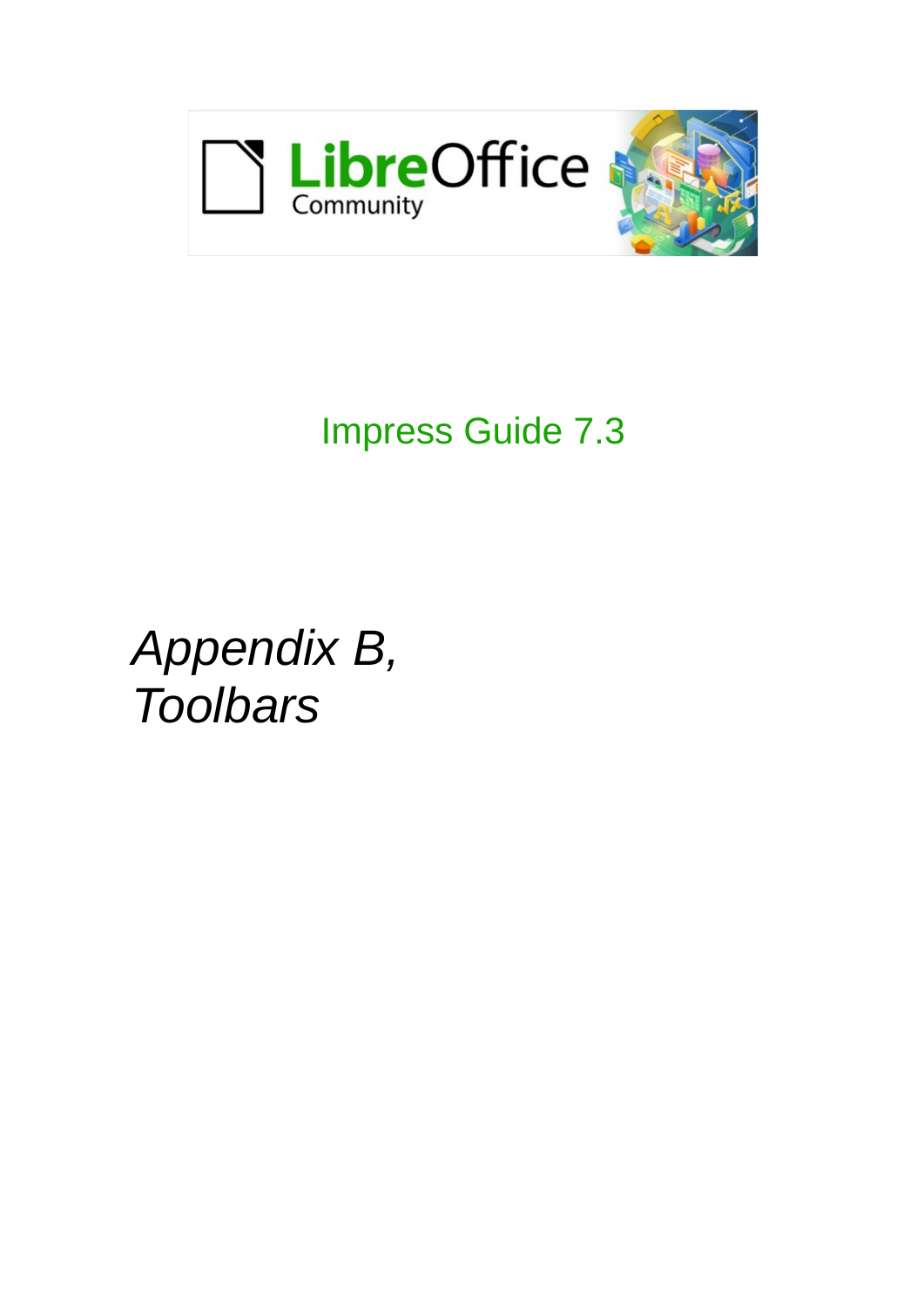# <span id="page-1-4"></span>**Copyright**

This document is Copyright © 2022 by the LibreOffice Documentation Team. Contributors are listed below. This document maybe distributed and/or modified under the terms of either the GNU General Public License (<https://www.gnu.org/licenses/gpl.html>), version 3 or later, or the Creative Commons Attribution License (<https://creativecommons.org/licenses/by/4.0/>), version 4.0 or later.

All trademarks within this guide belong to their legitimate owners.

### <span id="page-1-3"></span>**Contributors**

| To this edition      |             |                 |
|----------------------|-------------|-----------------|
| Peter Schofield      | Kees Kriek  |                 |
| To previous editions |             |                 |
| Peter Schofield      | Dave Barton | Felipe Viggiano |
|                      |             |                 |

# <span id="page-1-2"></span>**Feedback**

Please direct any comments or suggestions about this document to the Documentation Team mailing list: [documentation@global.libreoffice.org](mailto:documentation@global.libreoffice.org)

# **Note**

Everything sent to a mailing list, including email addresses and any other personal information that is written in the message, is publicly archived and cannot be deleted.

# <span id="page-1-1"></span>**Publication date and software version**

Published May 2022. Based on LibreOffice 7.3 Community. Other versions of LibreOffice may differ in appearance and functionality.

# <span id="page-1-0"></span>**Using LibreOffice on macOS**

Some keystrokes and menu items are different on macOS from those used in Windows and Linux. The table below gives some common substitutions for the instructions in this document. For a detailed list, see the application Help.

| <b>Windows or Linux</b>                  | macOS equivalent                                             | <b>Effect</b>                       |
|------------------------------------------|--------------------------------------------------------------|-------------------------------------|
| <b>Tools &gt; Options on</b><br>Menu bar | <b>LibreOffice &gt; Preferences</b><br>on Menu bar           | Access to setup options             |
| Right-click                              | Ctrl+click and/or right-click<br>depending on computer setup | Opens a context menu                |
| Ctrl or Control                          | <b><math>\frac{1}{2}</math></b> and/or Cmd or Command        | Used with other keys                |
| Alt                                      | <b>∖</b> and/or <i>Alt</i> or <i>Option</i>                  | Used with other keys                |
| F <sub>11</sub>                          | $\mathcal{H} + \mathcal{T}$                                  | Open the Styles deck in the Sidebar |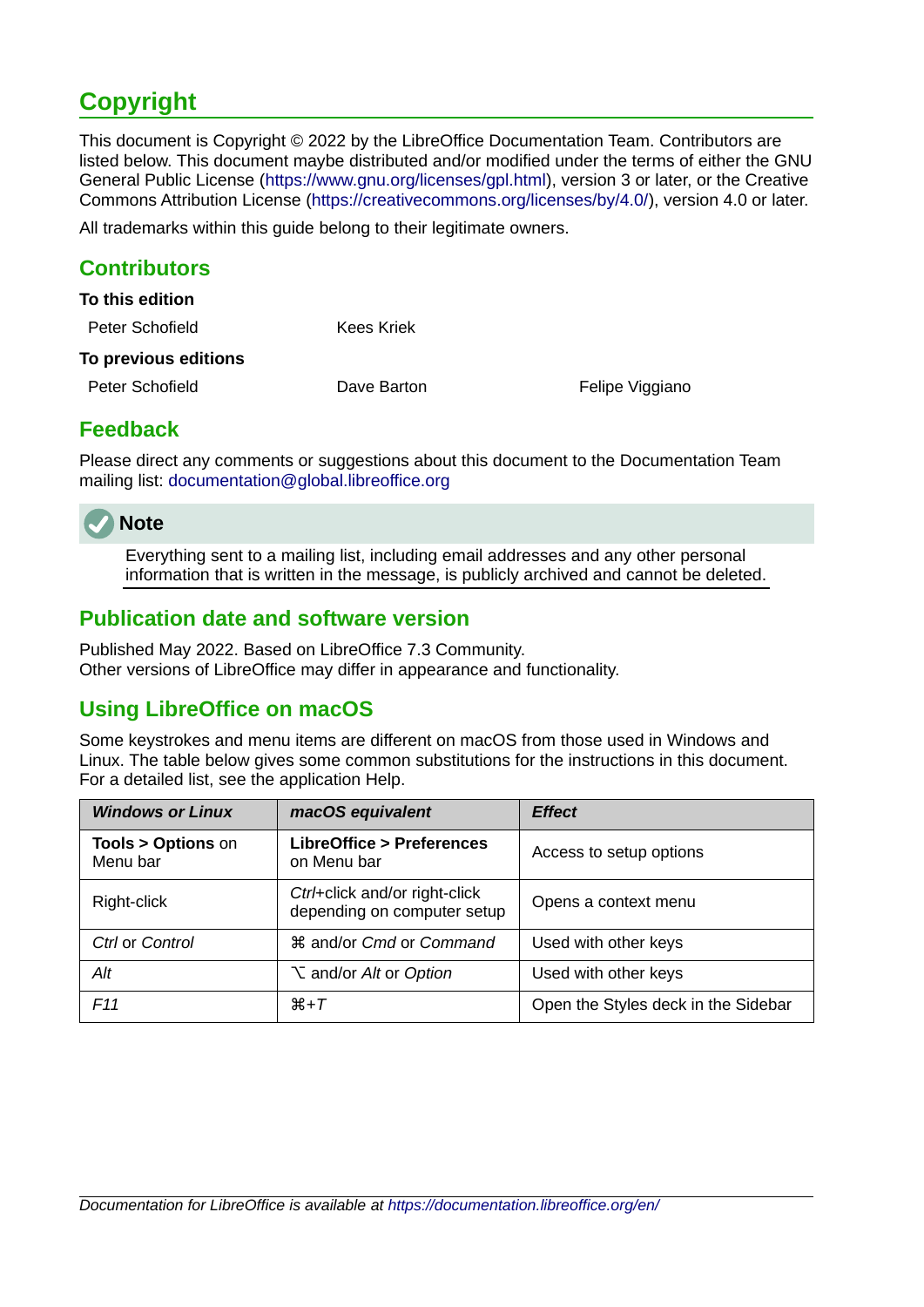# **Contents**

| Find. |  |
|-------|--|
|       |  |
|       |  |
|       |  |
|       |  |
|       |  |
|       |  |
|       |  |
|       |  |
|       |  |
|       |  |
|       |  |
|       |  |
|       |  |
|       |  |

Appendix B, Toolbars | 3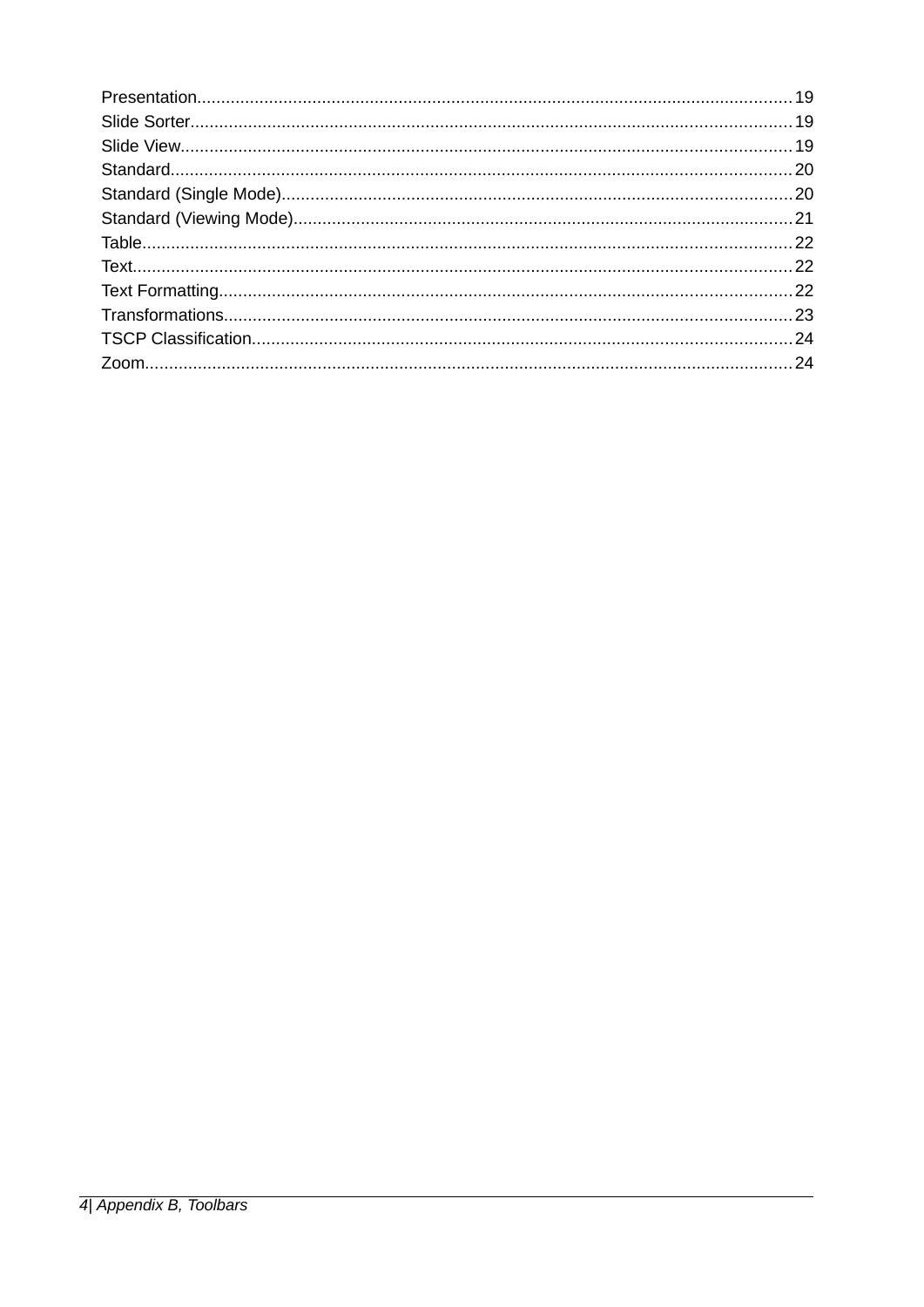# <span id="page-4-3"></span>**Introduction**

In Impress there are several toolbars available to help in creating a presentation. Each toolbar has a default set of tools and the option to add additional tools to a toolbar.



The icons displayed in the Impress toolbars illustrated in this appendix may differ from what is displayed on a computer screen. Toolbar icons depend on the computer operating system being used and how LibreOffice has been set up. For more information on customizing LibreOffice and the toolbars, see the *Getting Started Guide*.

# <span id="page-4-2"></span>**Using toolbars**

# <span id="page-4-1"></span>**Displaying toolbars**

To display and make a toolbar active, go to **View > Toolbars** on the Menu bar. A submenu opens with an alphabetical list of toolbars available for creating presentations in LibreOffice Impress. Click on a toolbar name to display it and make it active. Active toolbars are indicated by highlighting or a check mark next to the name.

#### **Impress toolbars available**

- 3D-Objects 3D-Settings Align Objects **Comments** Distribute Selection Drawing Edit Points Find Fontwork Form Controls Form Design Form Navigation
- Glue Points Image Insert Legacy Circles and Ovals Legacy Rectangles Line and Filling Master View Media Playback **Options Outline** Presentation Slide Sorter
- Slide View **Standard** Standard (Single Mode) Standard (Viewing Mode) Table **Text** Text Formatting **Transformations** TSCP Classification Zoom

# **Note**

Some toolbars, although selected in **View > Toolbars** on the Menu bar, will not display until an object of the correct type is selected in a presentation. For example, the Image toolbar only displays when an image is selected.

# <span id="page-4-0"></span>**Closing toolbars**

To close a toolbar, use one of the following methods:

- Go to **View > Toolbars** on the Menu bar and deselect the toolbar.
- Right-click on an icon on a toolbar and select **Close Toolbar** from the context menu.
- Click on the **X** in the right corner of the title bar of a floating toolbar.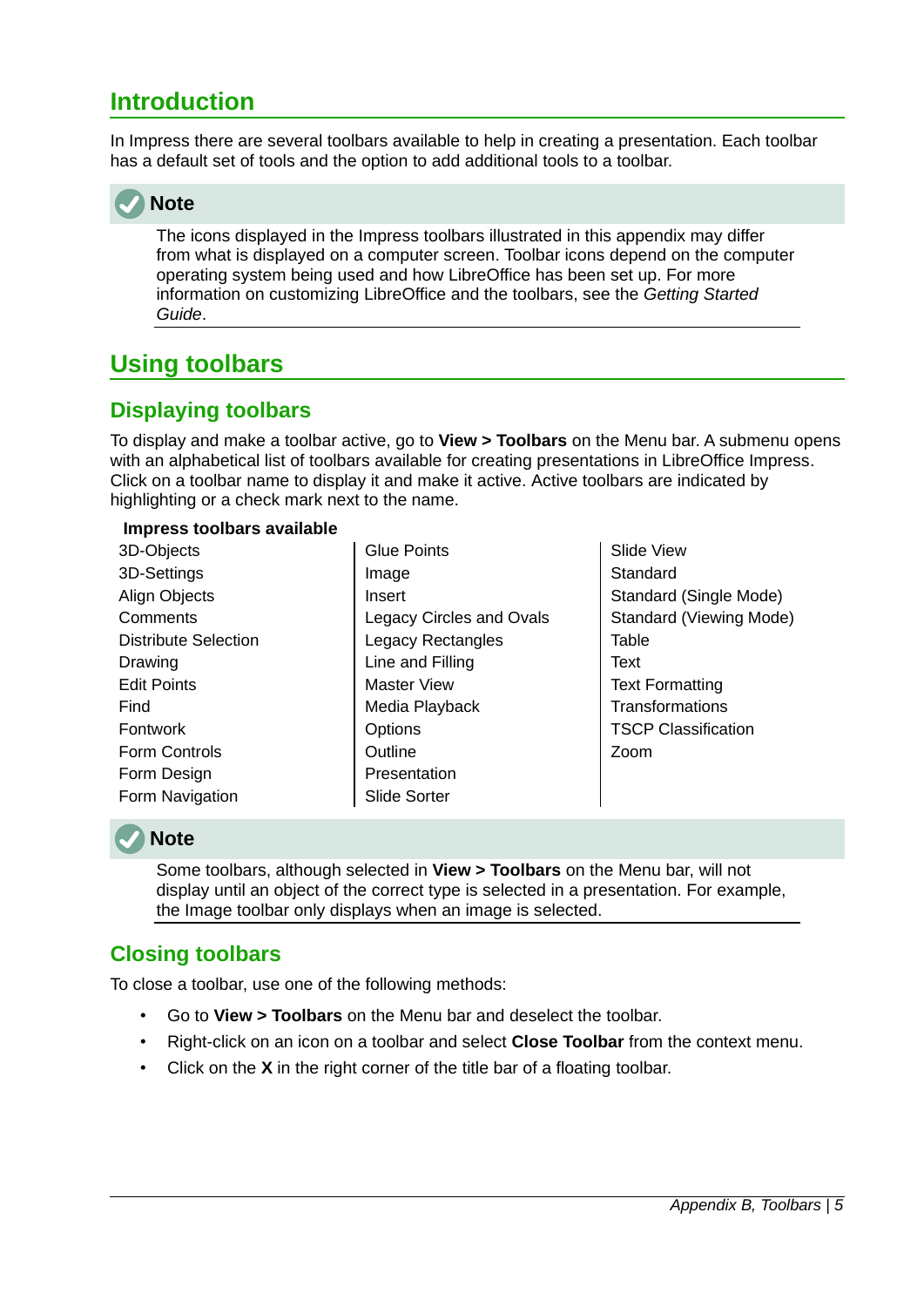# <span id="page-5-3"></span>**Moving toolbars**

#### <span id="page-5-2"></span>*Docked toolbars*

By default, some toolbars are docked into position in the Impress main window. For example, the Standard toolbar is docked at the top of the main window. Docked toolbars can be undocked and moved to a new docked position on the main window or left as a floating toolbar.

- 1) Move the cursor over the small vertical handle at the left end of the toolbar, as shown in Figure [1](#page-5-4). The cursor changes to the moving cursor used for the computer system and setup.
- 2) Click and drag the toolbar to a new location. This can be a new docked position or a floating toolbar. A hashed border appears around the toolbar indicating the toolbar position as it is dragged.
- 3) Release the cursor when the required position is reached.

<span id="page-5-4"></span>

*Figure 1: Toolbar handles*

# **Note**

If the small vertical bar is not visible at the left end of a docked toolbar, then the toolbar is locked into position. A docked toolbar must be unlocked before it can be moved to a new position in the Impress main window. See "[Locking toolbars](#page-6-2)" on page [7](#page-6-2) for more information.

#### <span id="page-5-1"></span>*Floating toolbars*

To move a floating toolbar, click on its title bar and drag it to a new floating location. Release the mouse button when the toolbar is in the required position. A floating toolbar does not have to be positioned on the Impress main window for it to function.

#### <span id="page-5-0"></span>*Floating sub-toolbars*

Some tools on a toolbar have a triangle  $\blacktriangledown$  to the right of the tool indicating that more tools are available on a sub-toolbar, for example **Basic Shapes** on the Drawing toolbar. Sub-toolbars can be turned into floating toolbars and moved into a new position as follows:



<span id="page-5-5"></span>*Figure 2: Creating floating sub-toolbar*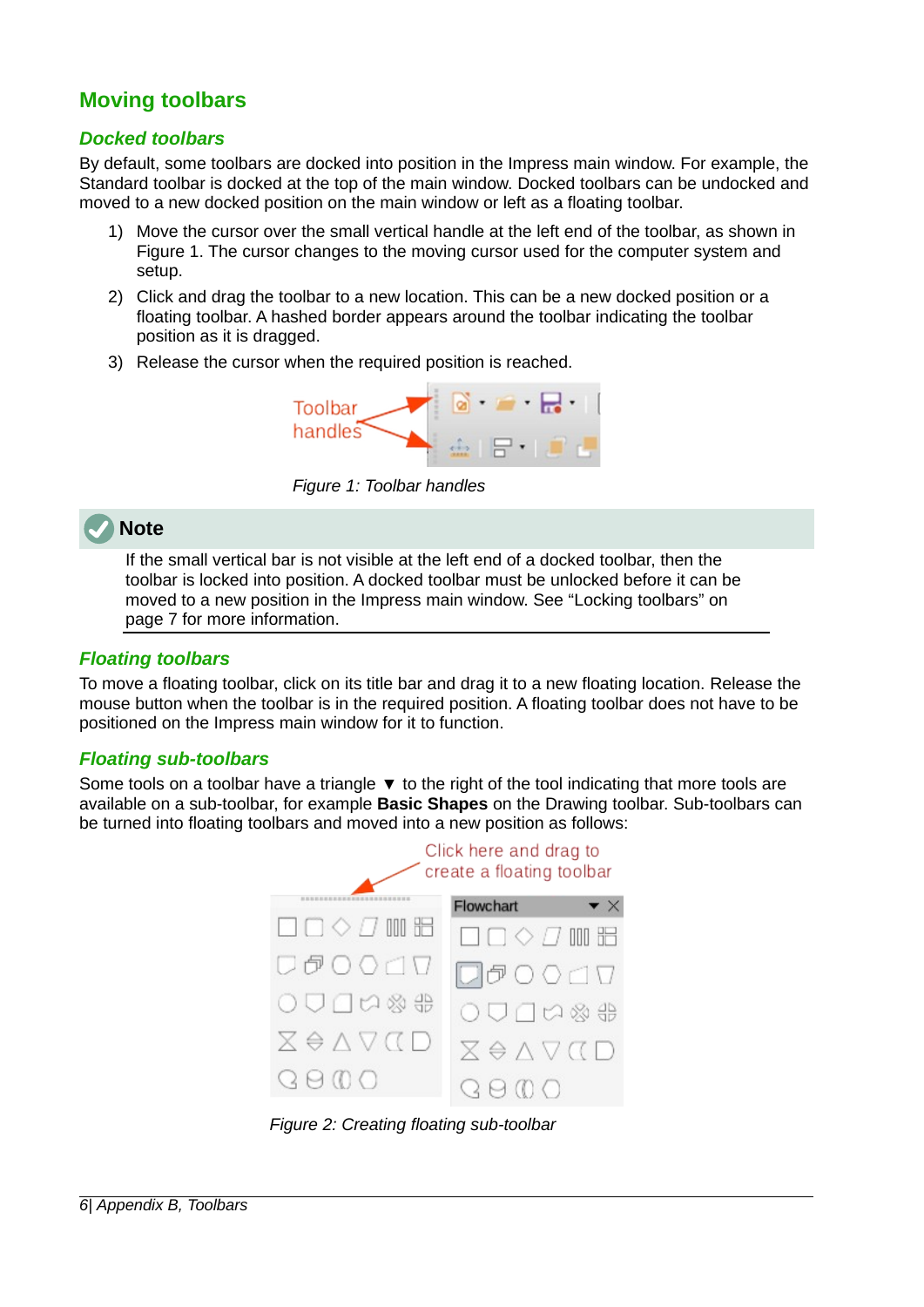- 1) Move the cursor over the horizontal handle at the top of the toolbar, as shown in Figure [2](#page-5-5). The cursor changes to the moving cursor used for the computer system and setup.
- 2) Click and drag the toolbar to a new location to create a floating sub-toolbar.
- 3) Release the cursor when the required position is reached.
- 4) To close the floating sub-toolbar, right-click on the triangle ▼ in the sub-toolbar title bar and select **Close Toolbar** from the context menu.

#### <span id="page-6-3"></span>*Docking toolbar*

To dock a floating toolbar, use one of the following methods:

- Click on the title bar and drag it to the top, bottom, left side, or right side of the main window. When the toolbar reaches a docking position, a hashed border appears at the docked position. Release the cursor and the toolbar is docked.
- Right-click on the toolbar and select **Dock Toolbar** from the context menu. The toolbar moves into a docked position. If the position is not suitable, move the toolbar to a new docked position.
- To dock all floating toolbars that are active, right-click on the toolbar and select **Dock All Toolbars** from the context menu.

# <span id="page-6-2"></span>**Locking toolbars**

#### <span id="page-6-1"></span>*Docked toolbars*

When a toolbar has been docked into position on the Impress main window, the toolbar can also be locked into position preventing the toolbar from becoming a floating toolbar.

- To lock a toolbar into a docked position, right-click in a blank area on the toolbar and select **Lock Toolbar Position** from the context menu. A check mark appears against this option indicating the toolbar is now locked.
- To unlock a toolbar, right-click in a blank area on the toolbar and click on **Lock Toolbar Position** in the context menu. The check mark next to this option disappears indicating the toolbar is now unlocked. A small vertical or horizontal bar appears at the left end or top of the toolbar indicating that the toolbar is unlocked. This bar is also is used to move the toolbar.



Some toolbars cannot be docked or locked into position. This is indicated by the options **Dock Toolbar** and/or **Lock Toolbar Position** being grayed out, making the options unavailable.

#### <span id="page-6-0"></span>*Locking sub-toolbars*

To prevent sub-toolbars from becoming floating sub-toolbars, sub-toolbars have to be locked as follows:

- 1) Save the presentation that is open in Impress.
- 2) Go to **View > Toolbars** on the Menu bar and select **Lock Toolbars** from the context menu.
- 3) Select **Restart Now** in the Restart LibreOffice dialog that opens to activate the **Lock Toolbars** option.
- 4) To unlock sub-toolbars so they can become floating sub-toolbars, repeat Steps 1 thru 3. The **Lock Toolbars** option is an on/off switch.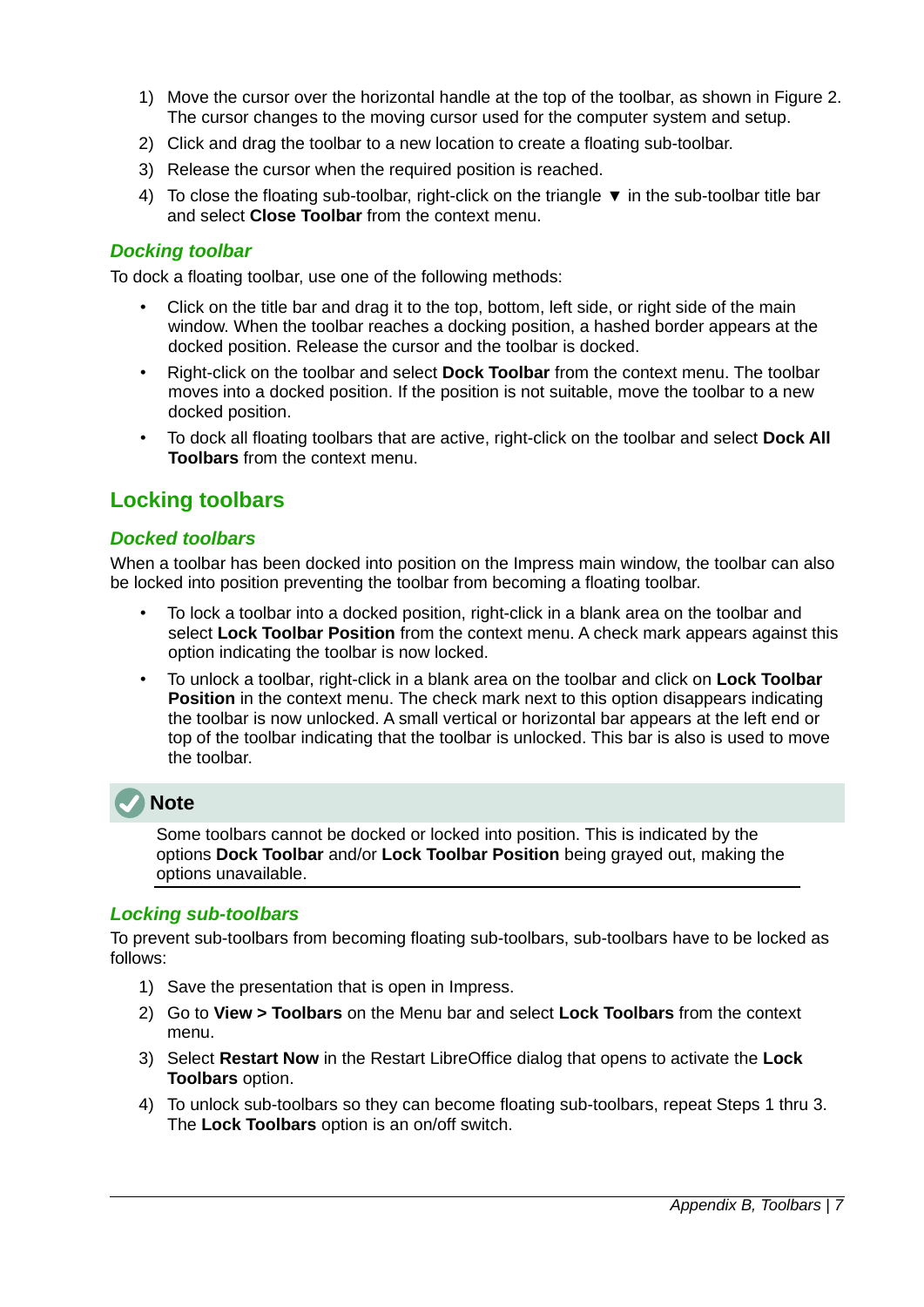

Using **Lock Toolbars** option affects all sub-toolbars available in LibreOffice modules.

# <span id="page-7-4"></span>**Editing toolbars**

When LibreOffice is installed on a computer, it includes a set of toolbars suitable for each LibreOffice component. Each toolbar has a default set of visible tools. Tools can be added or deleted, and toolbars can be customized.

#### <span id="page-7-3"></span>*Adding tools*

- 1) Right-click in a blank area on a toolbar, or click on the triangle  $\blacktriangledown$  on the right of the toolbar title bar.
- 2) Select **Visible Buttons** from the context menu to display a list of available tools.
- 3) Click on the tool required and the tool appears in the toolbar. The list of available tools closes automatically. If there is a highlight or check mark next to the tool, then that tool is already installed on the toolbar.



When adding tools using **Visible Buttons**, the tool is added to the toolbar at the same position as the tool appears in the **Visible Buttons** list. That is, the top tool in **Visible Buttons** appears at the left end of the toolbar and the bottom tool appears at the right end of the toolbar. Tool positions cannot be changed using **Visible Buttons**.

#### <span id="page-7-2"></span>*Deleting tools*

- 1) Right-click in a blank area on a toolbar, or click on the triangle  $\blacktriangledown$  on the right of the toolbar title bar.
- 2) Select **Visible Buttons** from the context menu to display a list of available tools.
- 3) Click on the tool no longer required and the tool is removed from the toolbar. The highlight or check mark next to the tool is also removed. The list of available tools closes automatically.

#### <span id="page-7-1"></span>*Customizing toolbars*

Extra tools and commands that are not available in **Visible Buttons** can be added to a toolbar using customization. Customization also allows the creation of new toolbars if a specific set of tools are required for a specific task. For information on customizing toolbars, see the *Getting Started Guide*.

# <span id="page-7-0"></span>**Toolbars**

# **Note**

The available tools listed for each toolbar below are all available for installation on a toolbar when **Visible Buttons** is opened in the context menu for each toolbar. The tools already installed on a toolbar are indicated in **Visible Buttons** either by the tool icon being highlighted or by a check mark. This install indication depends on computer setup and computer operating system being used.



On some toolbars, the icons have a triangle  $\blacktriangledown$  to the right of an icon. Click on this triangle to open further options that are available for use.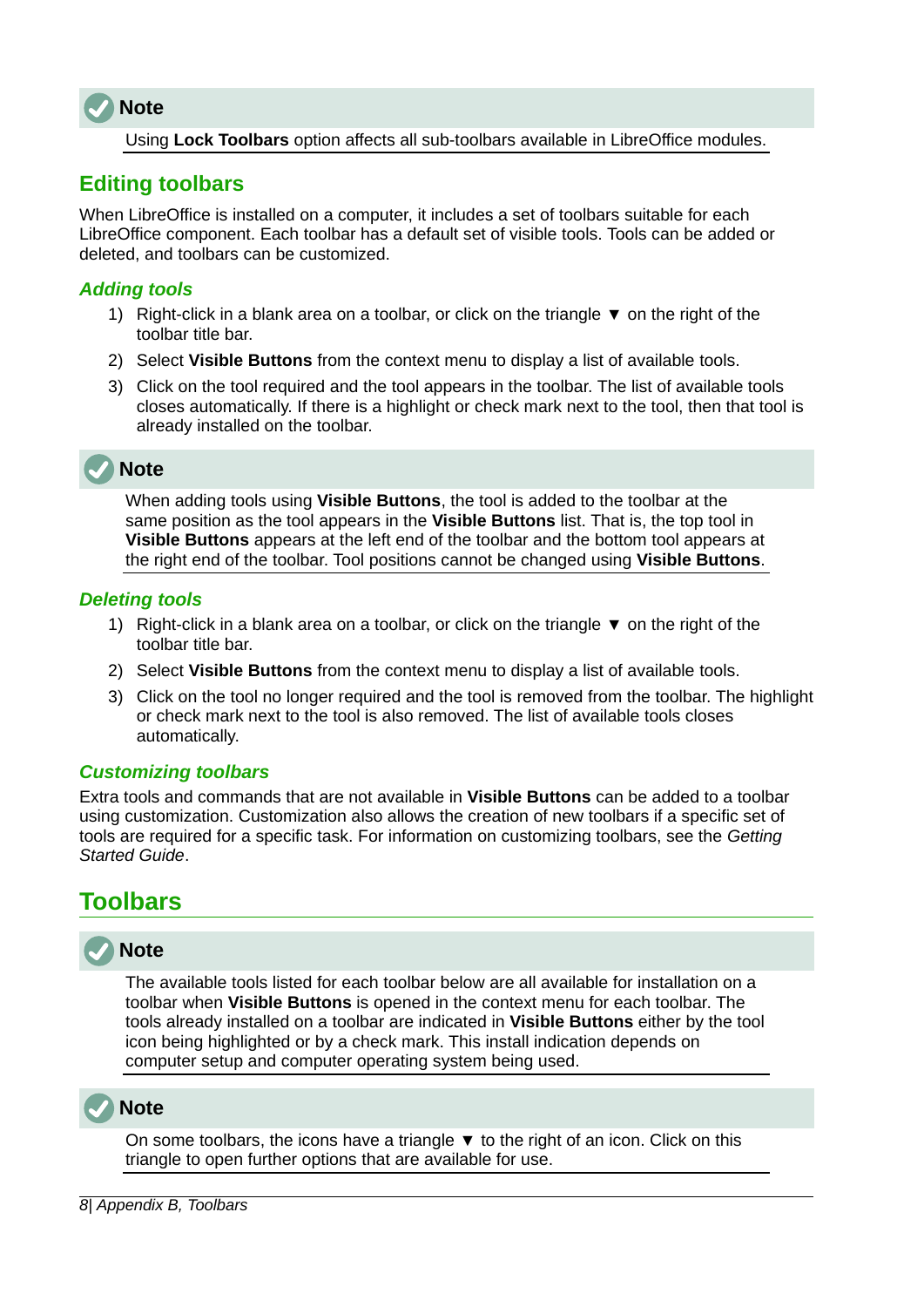

Some of the tools in the toolbars also have the option of using a keyboard shortcut instead of clicking on the tool. For a full list of keyboard shortcuts that are available in Impress, see Appendix A, Keyboard Shortcuts.

# <span id="page-8-1"></span>**3D-Objects**

The 3D-Objects toolbar (Figure [3\)](#page-8-3) provides tools to create 3D objects in a slide. It is activated by going to **View > Toolbars > 3D-Objects** on the Menu bar. Alternatively, click on the small triangle ▼ next to the **3D-Objects** icon displayed on the Drawing toolbar to open a submenu giving access to the available 3D objects.



<span id="page-8-3"></span>*Figure 3: 3D-Objects toolbar*

#### **Available tools from left to right**

| Cube     |  |
|----------|--|
| Sphere   |  |
| Cylinder |  |

Cone Pyramid **Torus** 

Shell Half Sphere

# <span id="page-8-0"></span>**3D-Settings**

The 3D-Settings toolbar (Figure [4](#page-8-2)) and its tools only become active when an object has been converted to 3D using the tool **Toggle Extrusion** and the converted object is selected.

<span id="page-8-2"></span>

*Figure 4: 3D-Settings toolbar*

#### **Available tools from left to right**

| <b>Toggle Extrusion</b> | Tilt Right | Surface  |
|-------------------------|------------|----------|
| Tilt Down               | Depth      | 3D Color |
| Tilt Up                 | Direction  |          |
| <b>Tilt Left</b>        | Lighting   |          |

The following tools on the 3D-Settings toolbar have a triangle  $\blacktriangledown$  on the right of the icon. Click on this triangle to open a drop-down menu giving access to various options as follows:

- **Depth** –– 3D extrusion depth *0cm; 1cm; 2.5cm; 5cm; 10cm; Infinity; Custom*. The measurement unit depends on the ruler settings in **Tools > Options > LibreOffice Impress > General** (macOS **LibreOffice > Preferences > LibreOffice Impress > General**).
- **Direction** –– 3D extrusion direction and type *Parallel; Perspective*.
- **Lighting** –– lighting direction and lighting level of 3D extrusion *Bright; Normal; Dim*.
- **Surface** –– surface type of 3D extrusion *Wire Frame; Matt; Plastic; Metal*.
- **3D Color** color of 3D extrusion. Select a color from one of the available color palettes.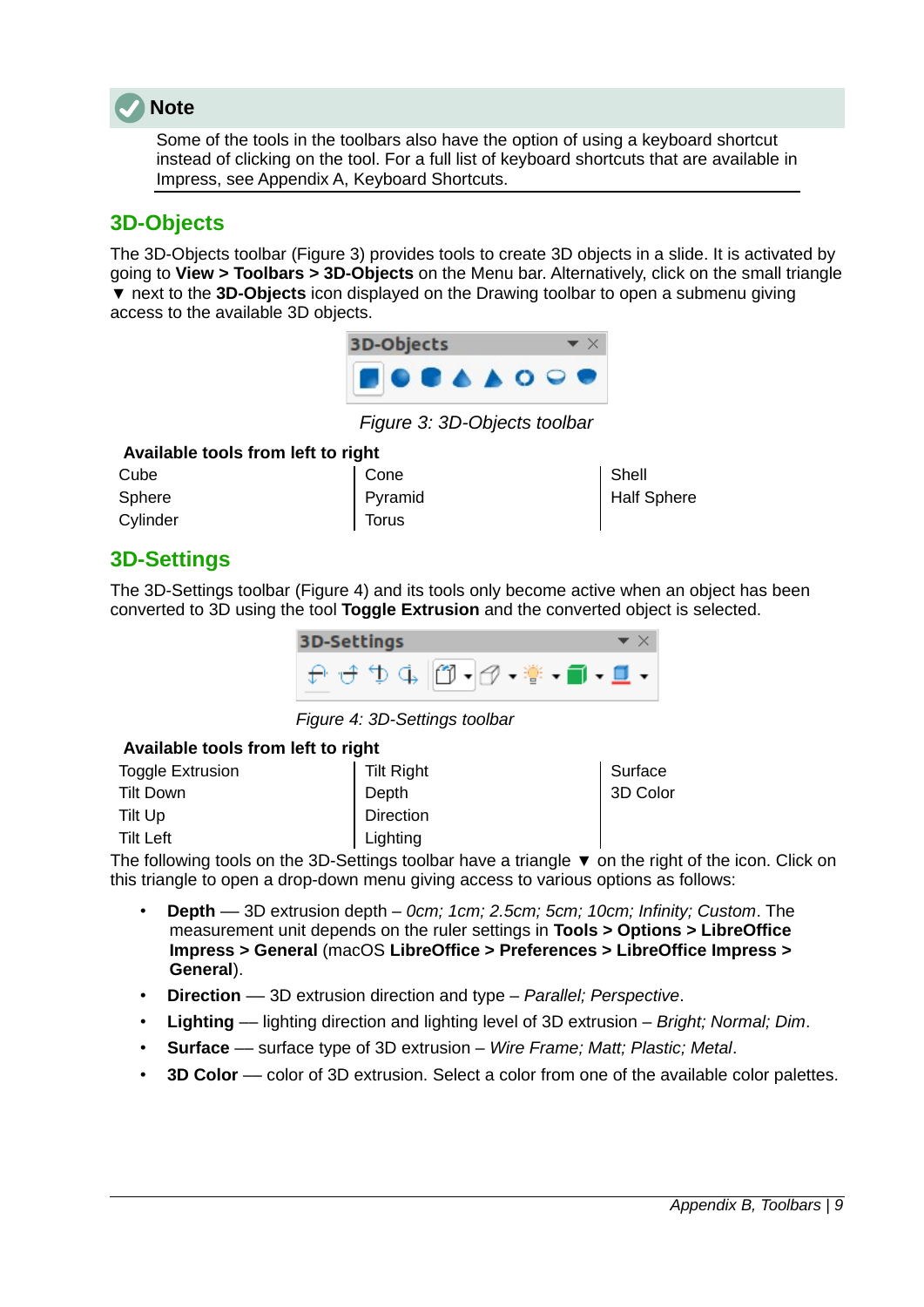# <span id="page-9-3"></span>**Align Objects**

The Align Objects toolbar (Figure [5](#page-9-6)) provides tools for aligning several objects in a slide to improve the visual impact of objects on a slide.

<span id="page-9-6"></span>

*Figure 5: Align Objects toolbar*

#### **Available tools from left to right**

| Left     | Right       | Center |
|----------|-------------|--------|
| Centered | $\vert$ Top | Bottom |

### <span id="page-9-2"></span>**Comments**

The Comments toolbar (Figure [6](#page-9-5)) provides tools for adding, deletion, and navigation of comments in a presentation. To use comments, it is recommended to add the name and initials of all users in **Tools > Options > LibreOffice > User Data** (macOS **LibreOffice > Preferences > LibreOffice > User Data**) so that comments can be easily identified.

<span id="page-9-5"></span>

*Figure 6: Comments toolbar*

#### **Available tools from left to right**

| Comment                 | Next Comment   |
|-------------------------|----------------|
| <b>Previous Comment</b> | Delete Comment |

Delete All Comments

# <span id="page-9-1"></span>**Distribute Selection**

The Distribute Selection toolbar (Figure [7\)](#page-9-4) provides tools to distribute three or more selected objects evenly along the horizontal axis or vertical axis. Also, the spacing between objects can be evenly distributed.



*Figure 7: Distribute Selection toolbar*

#### **Available tools from left to right**

Horizontally Left Horizontally Center Horizontally Spacing <span id="page-9-4"></span>Horizontally Right Vertically Top Vertically Center

Vertically Spacing Vertically Bottom

# <span id="page-9-0"></span>**Drawing**

The Drawing toolbar (Figure [8](#page-10-0)) provides the majority of the tools normally used to create graphic objects on slides in a presentation. By default, this toolbar is normally docked on the left side of the Workspace.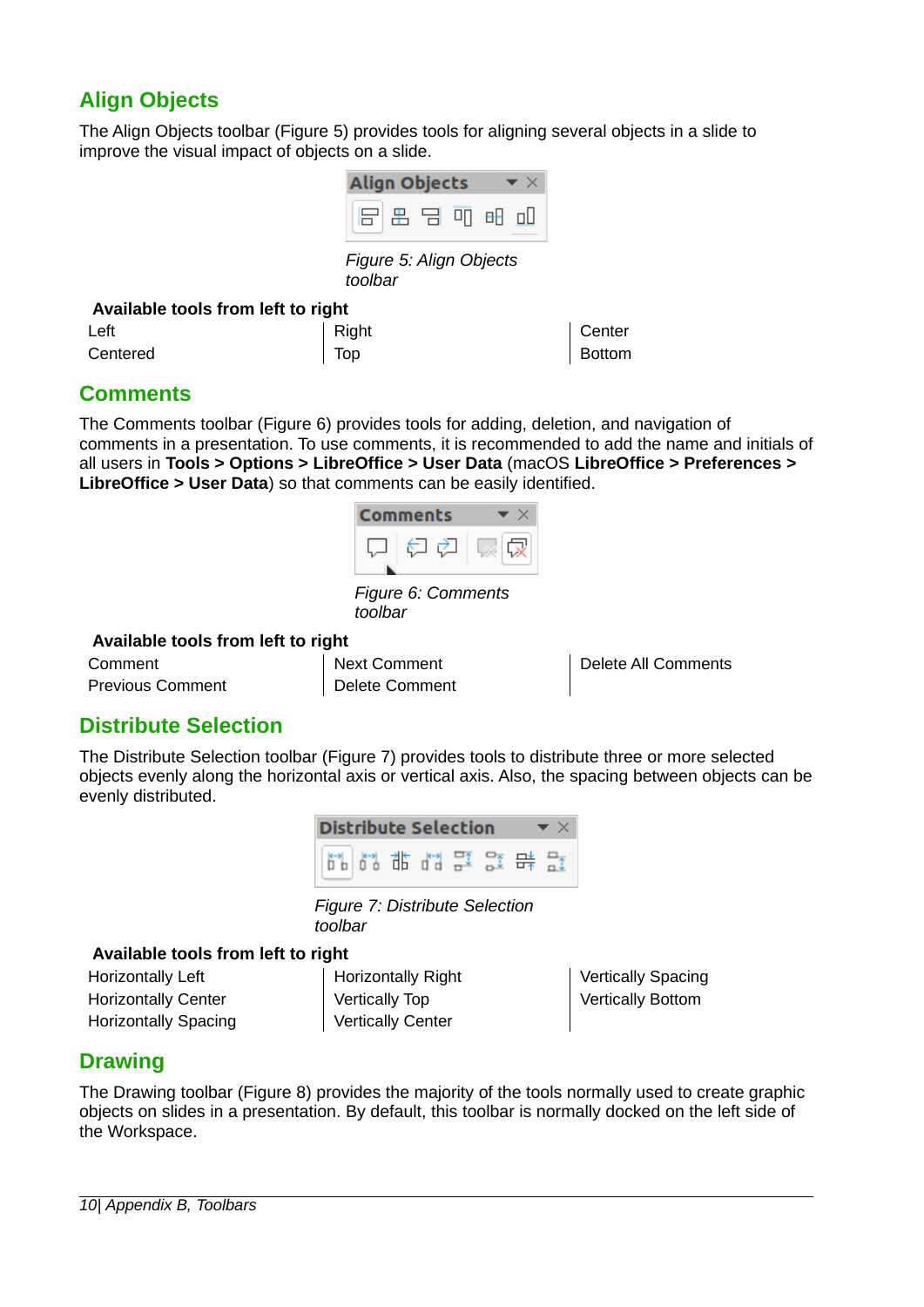

#### *Figure 8: Drawing toolbar*

#### <span id="page-10-0"></span>**Available tools from left to right**

Some tool shapes on the Drawing toolbar change depending on the last tool that was previously selected and used.

- Click on the triangle ▼ to the right of a tool to open a sub-toolbar. Select the required shape to add to a drawing.
- To create a sub-toolbar, click and drag at the top of the pop-up toolbar to an empty area on the main window. The sub-toolbars for each object type and the various shapes available are shown Figures [9](#page-10-1) to [18](#page-11-1).

<span id="page-10-1"></span>

*Figure 11: Connectors sub-toolbar*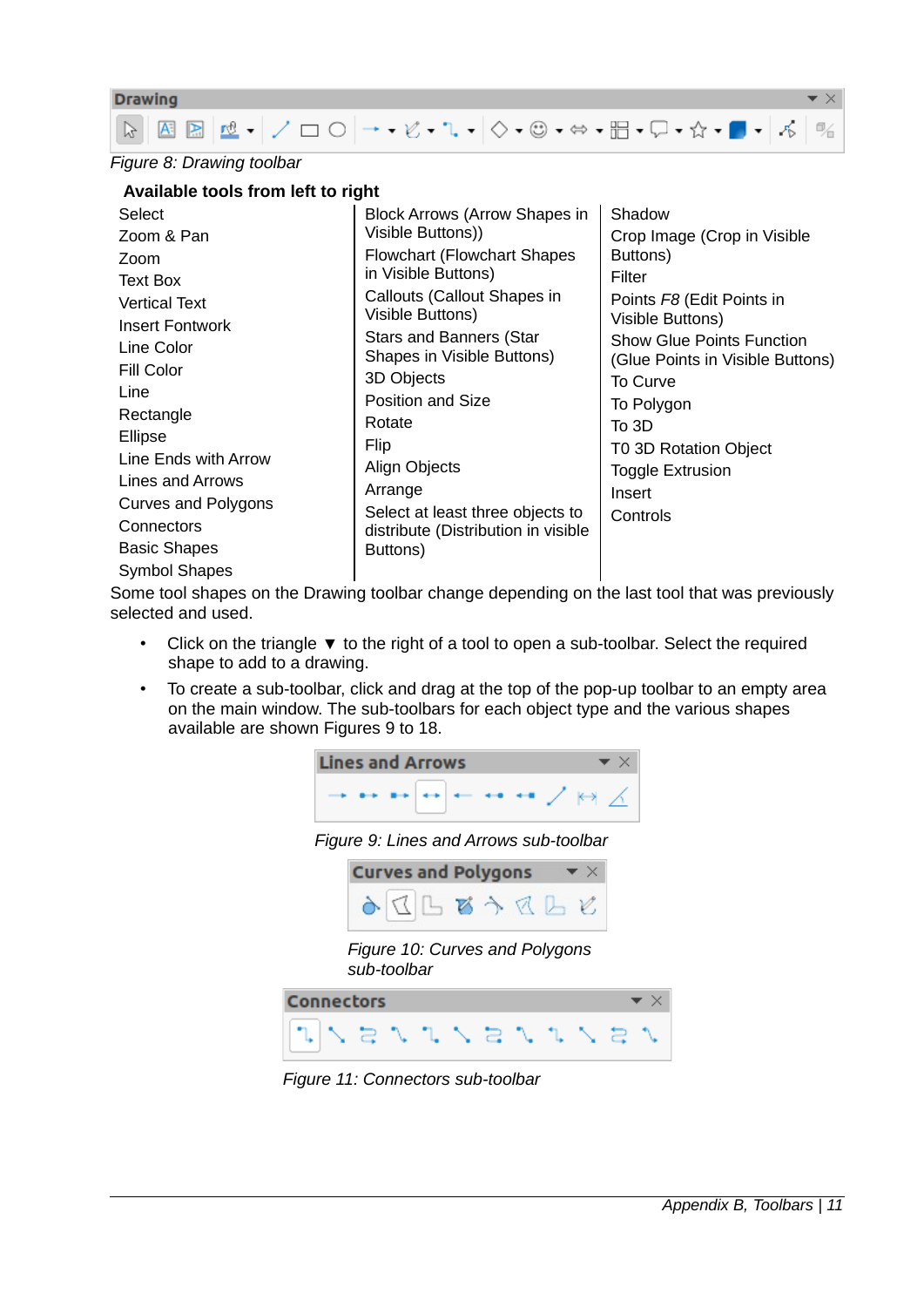

# <span id="page-11-0"></span>**Edit Points**

The Edit Points toolbar (Figure [19\)](#page-11-2) provides tools for editing the points of a curve or an object that has been converted to a curve. The toolbar only becomes active when an object is selected and one of the following methods is used to open the toolbar:

- Click on **Edit Points** on the Drawing or Standard toolbar.
- Use the keyboard shortcut *F8*.

<span id="page-11-2"></span><span id="page-11-1"></span>

*Figure 19: Edit Points toolbar*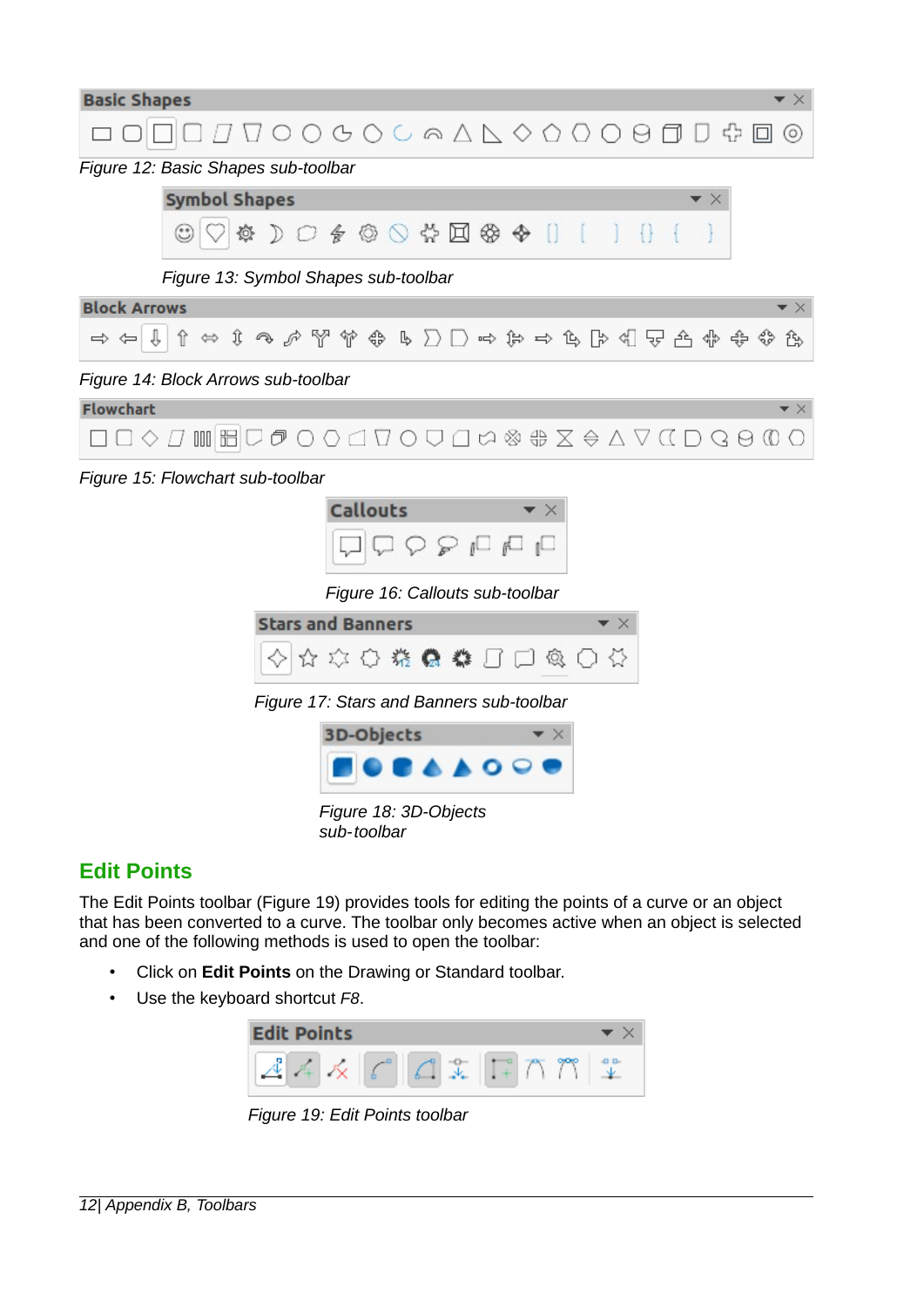#### **Available tools from left to right**

Edit Points Move Points Insert Points Delete Points Convert to Curve Close Bezier Split Curve Corner Point

Smooth Transition Symmetric Transition Eliminate Points

# <span id="page-12-2"></span>**Find**

The Find toolbar (Figure [20](#page-12-4)) opens by default in the bottom left corner of the Impress main window. This toolbar is normally docked at the bottom left of the Impress main window above the Status bar. However, it can be undocked and made into a floating toolbar.

| <b>Find</b>          |                                                                  |
|----------------------|------------------------------------------------------------------|
| $\boxed{\odot}$ Find | $\bullet$ $\sim$ $\sim$ Find All $\Box$ <b>Match Case</b> $\Box$ |
|                      |                                                                  |

<span id="page-12-4"></span>*Figure 20: Find toolbar*

#### **Available tools from left to right**

| Close Find Bar       |  |  |
|----------------------|--|--|
| <b>Find Text</b>     |  |  |
| <b>Find Previous</b> |  |  |

Find Next Find All Match Case

| Find and Replace |  |  |
|------------------|--|--|
|------------------|--|--|

# <span id="page-12-1"></span>**Fontwork**

The Fontwork toolbar (Figure [21](#page-12-3)) is used to create graphical text objects in a slide and provide the tools for editing the graphical text object. This toolbar only becomes active when a Fontwork graphical text object in a slide has been selected.

<span id="page-12-3"></span>

*Figure 21: Fontwork toolbar*

#### **Available tools from left to right**

Insert Fontwork Text Fontwork Shape Fontwork Same Letter Heights Fontwork Character Spacing Fontwork Alignment Toggle Extrusion

Some tools on the Fontwork toolbar have a triangle  $\blacktriangledown$  to the right of the tool. Click on the triangle to open a pop-up toolbar or drop-down option list.

- **Fontwork Shape** select the required shape for the Fontwork graphical text object from the options available.
- **Fontwork Alignment** –– select the paragraph alignment from the options available.
- **Fontwork Character Spacing** –– select the required character spacing from the options available.

# <span id="page-12-0"></span>**Form Controls**

The Form Controls toolbar (Figure [22\)](#page-13-2) provides the tools required to create an interactive form. This allows controls to be added to a form in a text, drawing, spreadsheet, presentation, or HTML document (for example a button that opens another presentation or slide).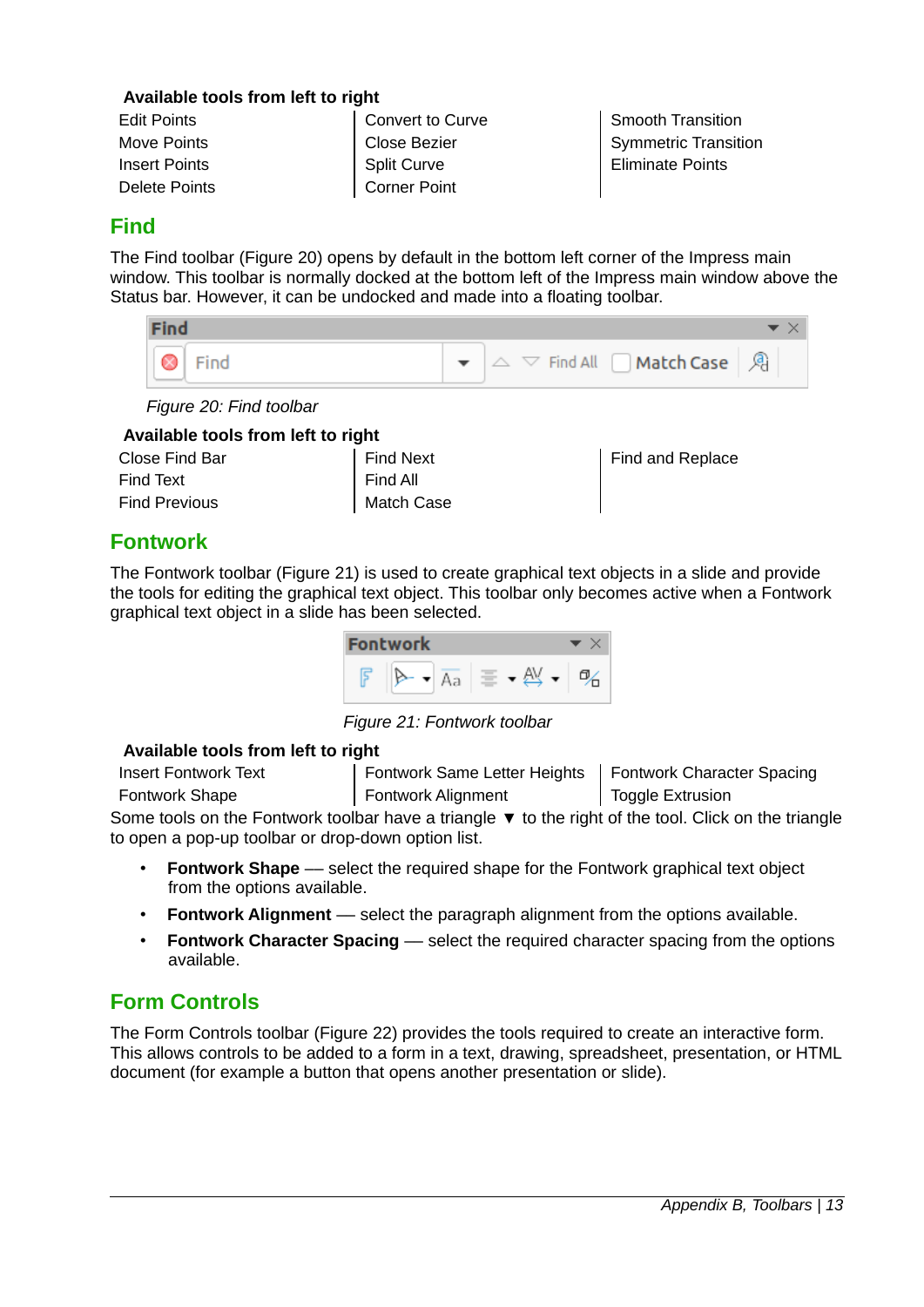

#### <span id="page-13-2"></span>*Figure 22: Form Controls toolbar*

**Select** Design Mode Toggle Form Control Wizards Form Design Control Properties Form Properties Label Text Box Check Box

Option Button List Box Combo Box Push Button Image Button Formatted Field Date Field Numerical Field Group Box

Time Field Currency Field Pattern Field Table Control Navigation Bar Image Control File Selection Spin Button **Scrollbar** 

### <span id="page-13-1"></span>**Form Design**

The Form Design toolbar (Figure [23](#page-13-4)) opens a form in **Design Mode** so that it can be edited. Controls of the form cannot be activated or its contents edited when in **Design Mode**. However, the position and size of the controls can be changed, other properties edited, and added or deleted controls in **Design Mode**.



*Figure 23: Form Design toolbar*

#### **Available tools from left to right**

| Select                    |
|---------------------------|
| <b>Control Properties</b> |
| <b>Form Properties</b>    |
| <b>Position and Size</b>  |
| Form Navigator            |
| <b>Activation Order</b>   |
| Add Field                 |

- <span id="page-13-4"></span>Automatic Control Focus Bring to Front Send to Back Group **Ungroup** Enter Group Exit Group
- Align Objects Open in Design Mode Display Grid Snap to Grid Helplines While Moving

# <span id="page-13-0"></span>**Form Navigation**

The Form Navigation toolbar (Figure [24\)](#page-13-3) provides tools to edit a database table or control the data view. The toolbar is normally displayed at the bottom of a document that contains fields that are linked to a database. This toolbar is only active when forms are connected to a database; an inactivate toolbar is shown in Figure [24](#page-13-3).

The Form Navigation toolbar also allows movement within records as well as inserting and deleting records. If data is saved in a form, the changes are transferred to the database. This toolbar also provides tools providing sort, filter, and search functions for data records.



*Figure 24: Form Navigation toolbar*

#### <span id="page-13-3"></span>**Available tools from left to right**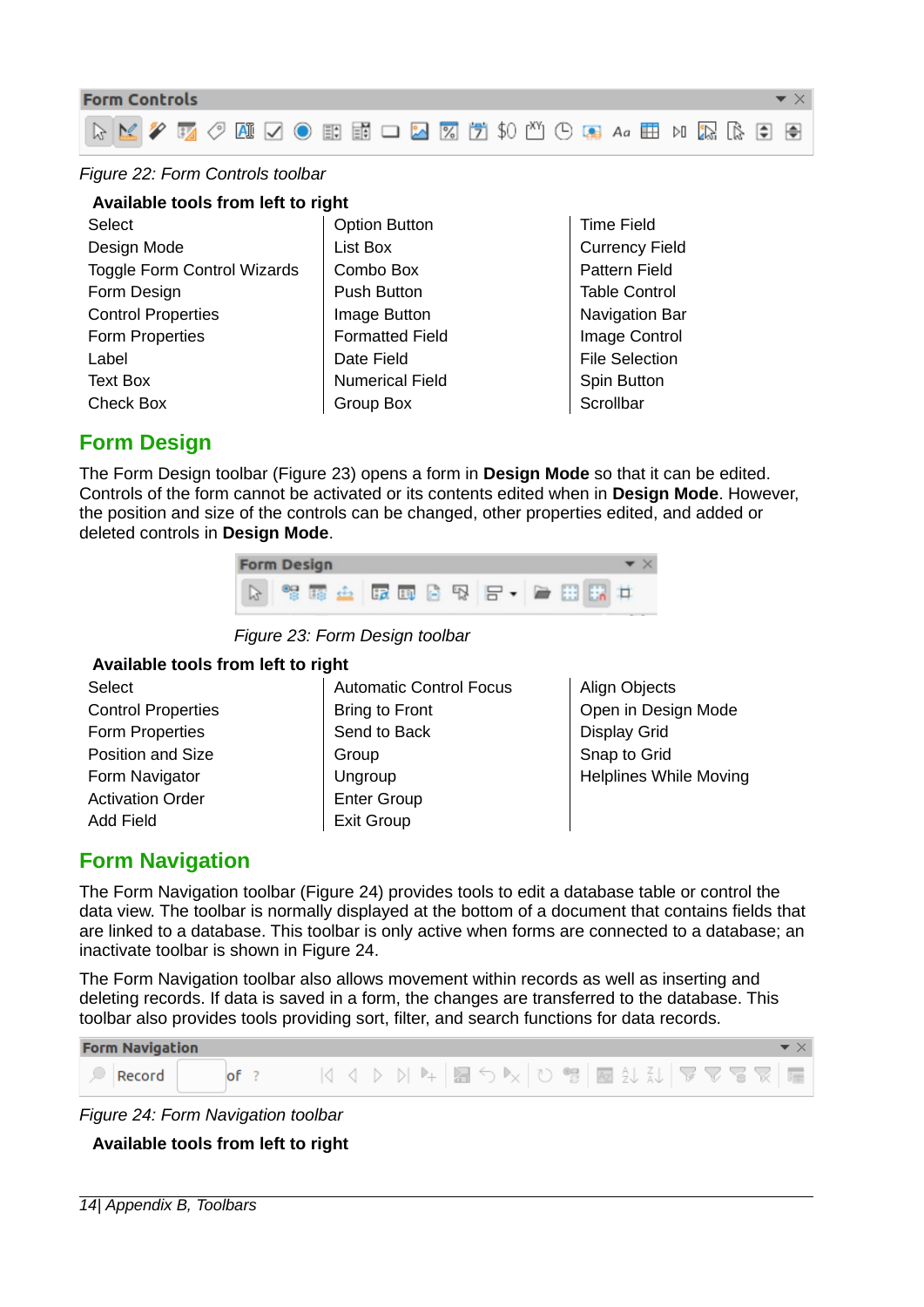| Find Record          |
|----------------------|
| Record               |
| Absolute Record      |
| Text -> Record       |
| Total No. of Records |
| First Record         |
| Previous Record      |
| Next Record          |

- Last Record New Record Save Record Undo: Data entry Delete Record Refresh Refresh Control Sort
- Sort Ascending Sort Descending AutoFilter Apply Filter Form-Based Filters Reset Filter/Sort Data source as Table

# <span id="page-14-1"></span>**Glue Points**

The Glue Points toolbar (Figure [25\)](#page-14-3) provides tools to insert a glue point or modify the properties of a glue point. A glue point is a point where a connector is attached to an object. By default, LibreOffice automatically places a glue point at the center of each side of the bounding rectangle for every object created.



*Figure 25: Glue Points toolbar*

#### **Available tools from left to right**

Insert Glue Point Exit Direction Left Exit Direction Top Exit Direction Right <span id="page-14-3"></span>Exit Direction Bottom Glue Point Relative Glue Point Horizontal Left Glue Point Horizontal Center

Glue Point Horizontal Right Glue Point Vertical Top Glue Point Vertical Center Glue Point Vertical Bottom

#### <span id="page-14-0"></span>**Image**

The Image toolbar (Figure [26](#page-14-2)) provides tools to edit, modify, align, reposition and resize images. The toolbar only becomes active and available when an image is selected in a presentation. The Image toolbar automatically replaces the Line and Filling toolbar when it becomes active.



#### <span id="page-14-2"></span>*Figure 26: Image toolbar*

| Available tools from left to right |                      |                 |  |  |
|------------------------------------|----------------------|-----------------|--|--|
| Position and Size                  | Send Backward        | Filter          |  |  |
| Align Objects                      | Send to Back         | Image Mode      |  |  |
| Left                               | In Front of Object   | Crop            |  |  |
| Centered                           | <b>Behind Object</b> | Vertically      |  |  |
| Right                              | Reverse              | Horizontally    |  |  |
| <b>Top</b>                         | Line Style           | Transformations |  |  |
| Center                             | Line Width           | Transparency    |  |  |
| <b>Bottom</b>                      | Line Color           | Color           |  |  |
| Arrange                            | Area Style/Filling   | Line            |  |  |
| <b>Bring to Front</b>              | Fill Color           | Area            |  |  |
| <b>Bring Forward</b>               | Shadow               | Animation       |  |  |
|                                    |                      |                 |  |  |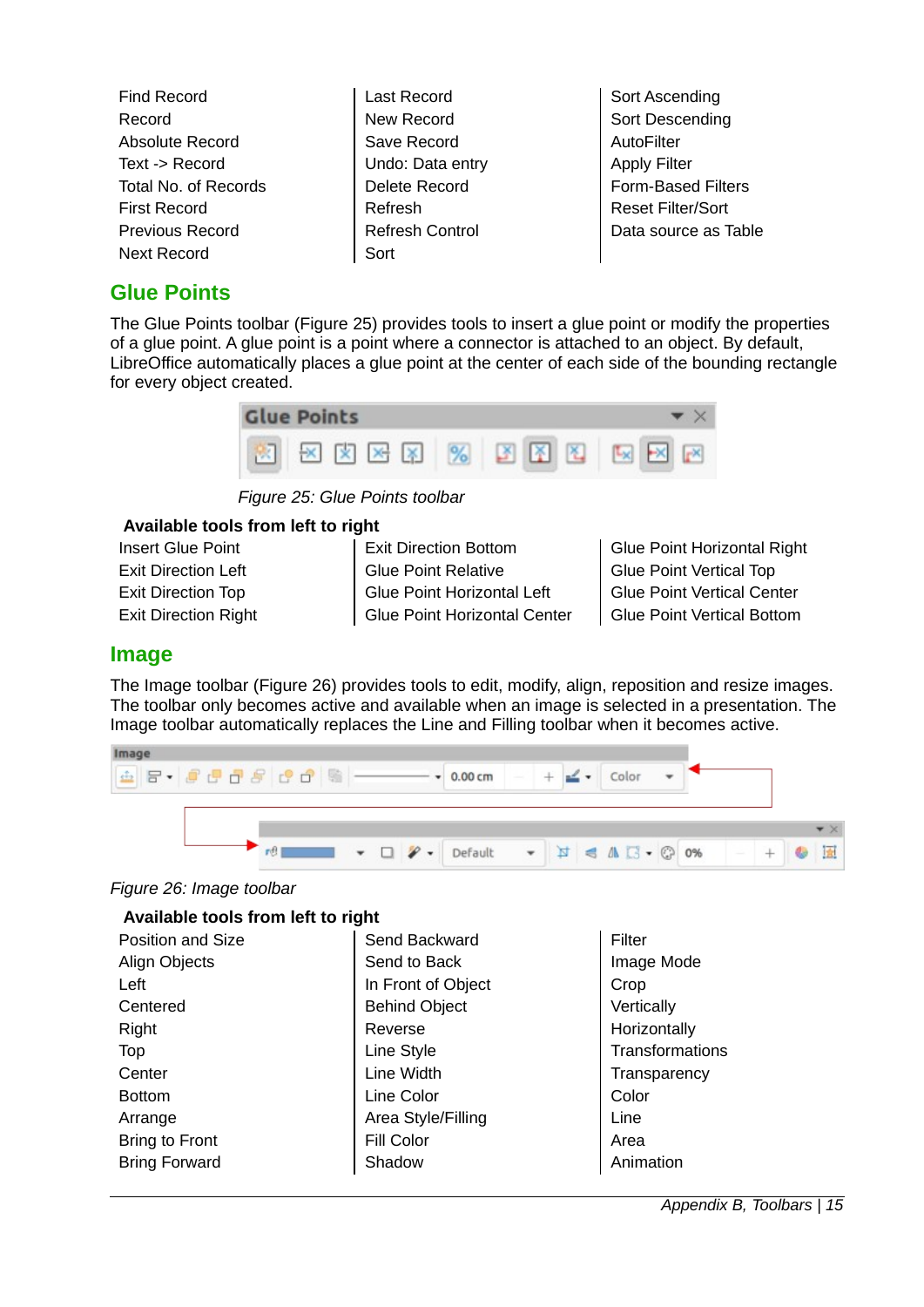#### <span id="page-15-2"></span>**Insert**

The Insert toolbar (Figure [27](#page-15-5)) provides tools to insert different types of objects into a slide.

 $\overline{\phantom{a}}$ 



*Figure 27: Insert toolbar*

#### **Available tools from left to right**

New Page Floating Frame Insert Page from File <span id="page-15-5"></span>Table Image Insert Audio or Video (Media in Visible Buttons)

Formula Object **Chart** OLE Object

### <span id="page-15-1"></span>**Legacy Circles and Ovals**

The Legacy Circles and Ovals toolbar (Figure [28\)](#page-15-4) provides tools to insert different types of circles and ovals into a drawing.



*Figure 28: Legacy Circles and Ovals toolbar*

#### **Available tools from left to right**

Insert Ellipse **Circle** Ellipse Pie Circle Pie Ellipse Segment <span id="page-15-4"></span>Circle Segment Ellipse, Unfilled Circle, Unfilled Ellipse Pie, Unfilled Circle Pie, Unfilled

Ellipse Segment, Unfilled Circle Segment, Unfilled Arc Circle Arc

# <span id="page-15-0"></span>**Legacy Rectangles**

The Legacy Rectangles toolbar (Figure [29\)](#page-15-3) provides tools to insert different types of rectangles and squares into a slide.



*Figure 29: Legacy Rectangles toolbar*

#### **Available tools from left to right**

Insert Rectangle Square Rectangle, Rounded

<span id="page-15-3"></span>Rounded Square Rectangle, Unfilled Square, Unfilled

Rounded Rectangle, Unfilled Rounded Square, Unfilled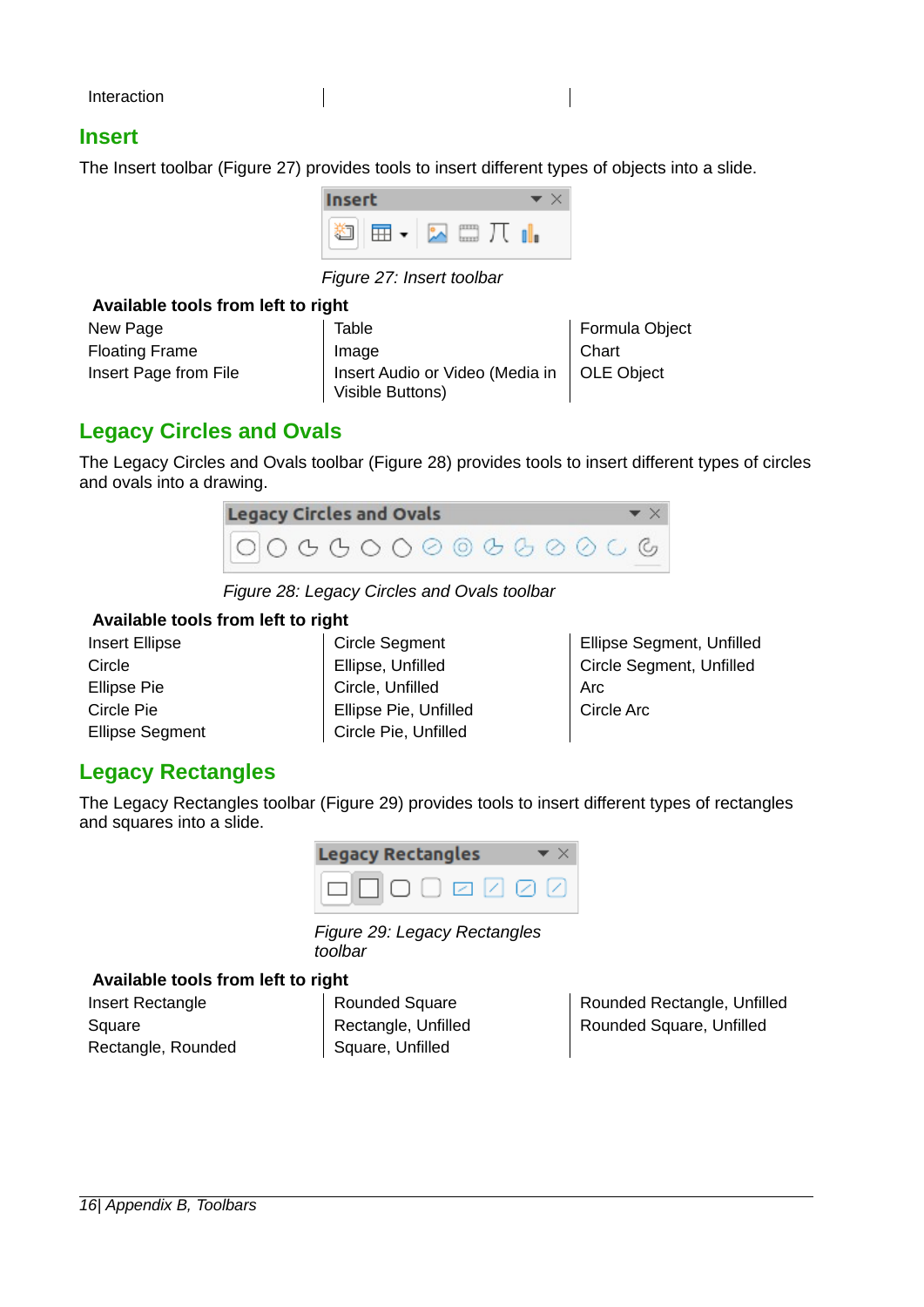# <span id="page-16-1"></span>**Line and Filling**

The Line and Filling toolbar (Figure [30\)](#page-16-3) provides tools and drop-down lists for editing lines, arrows, and object borders. The tools available vary depending on the type of object selected for editing.



*Figure 30: Line and Filling toolbar*

<span id="page-16-3"></span>

| Available tools from left to right |                      |                               |  |  |
|------------------------------------|----------------------|-------------------------------|--|--|
| Position and Size                  | Send to Back         | Horizontally                  |  |  |
| Align Objects                      | In Front of Object   | <b>Transformations</b>        |  |  |
| Left                               | <b>Behind Object</b> | Line                          |  |  |
| Centered                           | Reverse              | Area                          |  |  |
| Right                              | Line Style           | 3D Effects                    |  |  |
| Top                                | Line Width           | Image Map                     |  |  |
| Center                             | Line Color           | Animation                     |  |  |
| <b>Bottom</b>                      | Area Style/Filling   | Interaction                   |  |  |
| Arrange                            | Fill Color           | Show the Styles Sidebar       |  |  |
| <b>Bring to Front</b>              | Shadow               | <b>Display Grid</b>           |  |  |
| <b>Bring Forward</b>               | <b>Arrow Style</b>   | <b>Helplines While Moving</b> |  |  |
| Send Backward                      | Vertically           |                               |  |  |

# <span id="page-16-0"></span>**Master View**

The Master View toolbar (Figure [31](#page-16-2)) provides tools to create a new master slide, rename a master slide, delete a master slide, and close master view. This toolbar is only active when Impress is in master view.

| <b>Aaster</b> | ew |  |
|---------------|----|--|
|               |    |  |
|               |    |  |

<span id="page-16-2"></span>*Figure 31: Master View toolbar*

**Available tools from left to right**

New Master Rename Master

Delete Master Close Master View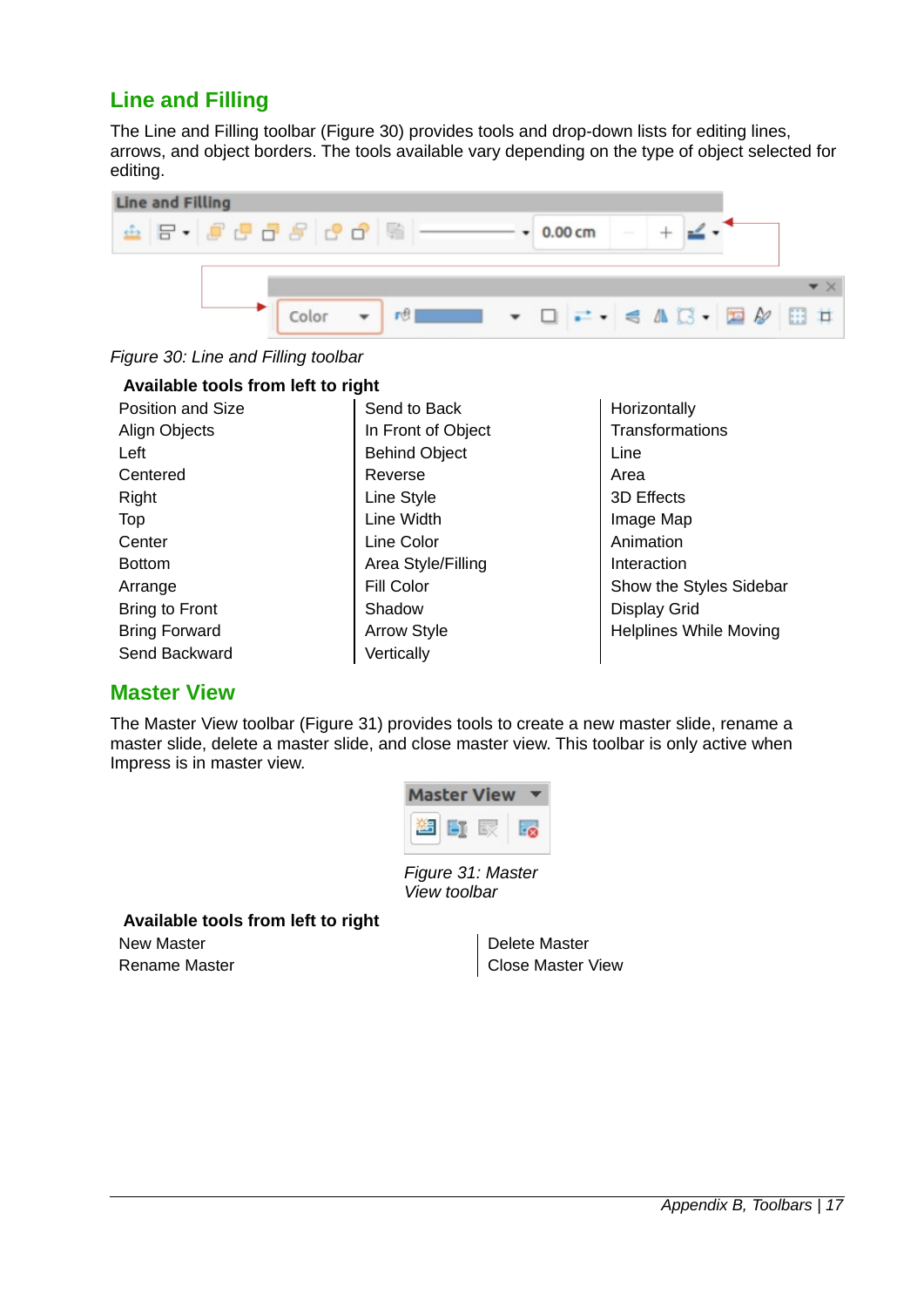# <span id="page-17-2"></span>**Media Playback**

The Media Playback toolbar (Figure [32\)](#page-17-5) provides the tools required to insert, view, play, and listen to audio and video files. The toolbar only becomes active when an audio or video file is selected. Impress supports many different media formats depending on the computer operating system being used.

| $\mu$ mm<br>×<br>land | п<br>$\left( \begin{matrix} \blacksquare \end{matrix} \right)$ | 喝 | 00:00:02 / 00:00:02 |  |
|-----------------------|----------------------------------------------------------------|---|---------------------|--|
|                       |                                                                |   |                     |  |

<span id="page-17-5"></span>*Figure 32: Media Playback toolbar*

| Available tools from left to right |          |             |  |
|------------------------------------|----------|-------------|--|
| Insert Audio or Video              | Stop     | Mute        |  |
| Play                               | Repeat   | Volume      |  |
| Pause                              | Position | <b>View</b> |  |

# <span id="page-17-1"></span>**Options**

The Options toolbar (Figure [33\)](#page-17-4) provides tools for editing various settings for newly created presentations, for example how objects snap to the grid when being moved or resized.

<span id="page-17-4"></span>

*Figure 33: Options toolbar*

#### **Available tools from left to right**

| Rotation Mode after Clicking  | Snap to Grid           | <b>Allow Quick Editing</b>           |
|-------------------------------|------------------------|--------------------------------------|
| Object                        | Snap to Snap Guides    | Select Text Area Only                |
| <b>Display Grid</b>           | Snap to Page Margins   | Double-click to edit Text            |
| <b>Display Snap Guides</b>    | Snap to Object Borders | <b>Modify Object with Attributes</b> |
| <b>Helplines While Moving</b> | Snap to Object Points  | Exit All Groups                      |
|                               |                        |                                      |

# <span id="page-17-0"></span>**Outline**

The Outline toolbar (Figure [34\)](#page-17-3) provides tools for working with outlines.



*Figure 34: Outline toolbar*

#### **Available tools from left to right**

Demote Promote Move Down Move Up

<span id="page-17-3"></span>Show Formatting Black & White View Show Only First Level Show All Levels

Hide Subpoints Show Subpoints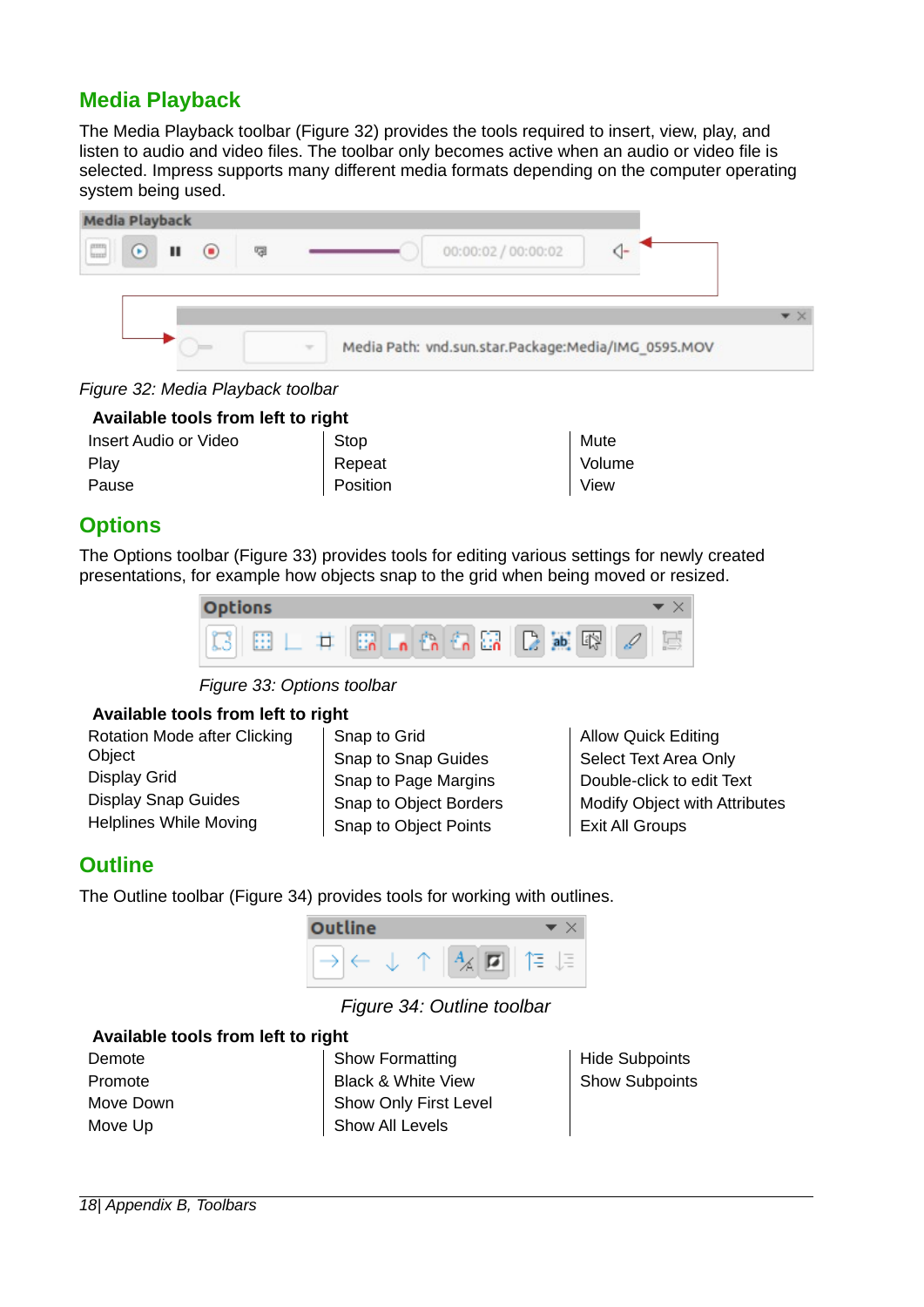# <span id="page-18-2"></span>**Presentation**

The Presentation toolbar (Figure [35\)](#page-18-5) provides tools for working with presentations.

<span id="page-18-5"></span>

*Figure 35: Presentation toolbar*

#### **Available tools from left to right**

New Slide Duplicate Slide Rename Slide Delete Slide Slide Layout

Change Slide Master Expand Slide Go to First Slide Go to Previous Slide Go to Next Slide

Go to Last Slide Move Slide to Start Move Slide Up Move Slide Down Move Slide to End

#### <span id="page-18-1"></span>**Slide Sorter**

The Slide Sorter toolbar (Figure [36](#page-18-4)) allows selection of slides in the current presentation and start a presentation from the first slide.

<span id="page-18-4"></span>

# **Available tools from left to right**

Select Select Select Start from First Slide

#### <span id="page-18-0"></span>**Slide View**

The Slide View toolbar (Figure [37](#page-18-3)) opens with the Slide Sorter view and provides tools to rehearse timings of a slide show; hide and show slides, and change the number of slides displayed in **Slide Sorter** view.

<span id="page-18-3"></span>

*Figure 37: Slide View toolbar*

#### **Available tools from left to right**

Rehearse Timings Show Slide

| Hide Slide     |
|----------------|
| Slides per Row |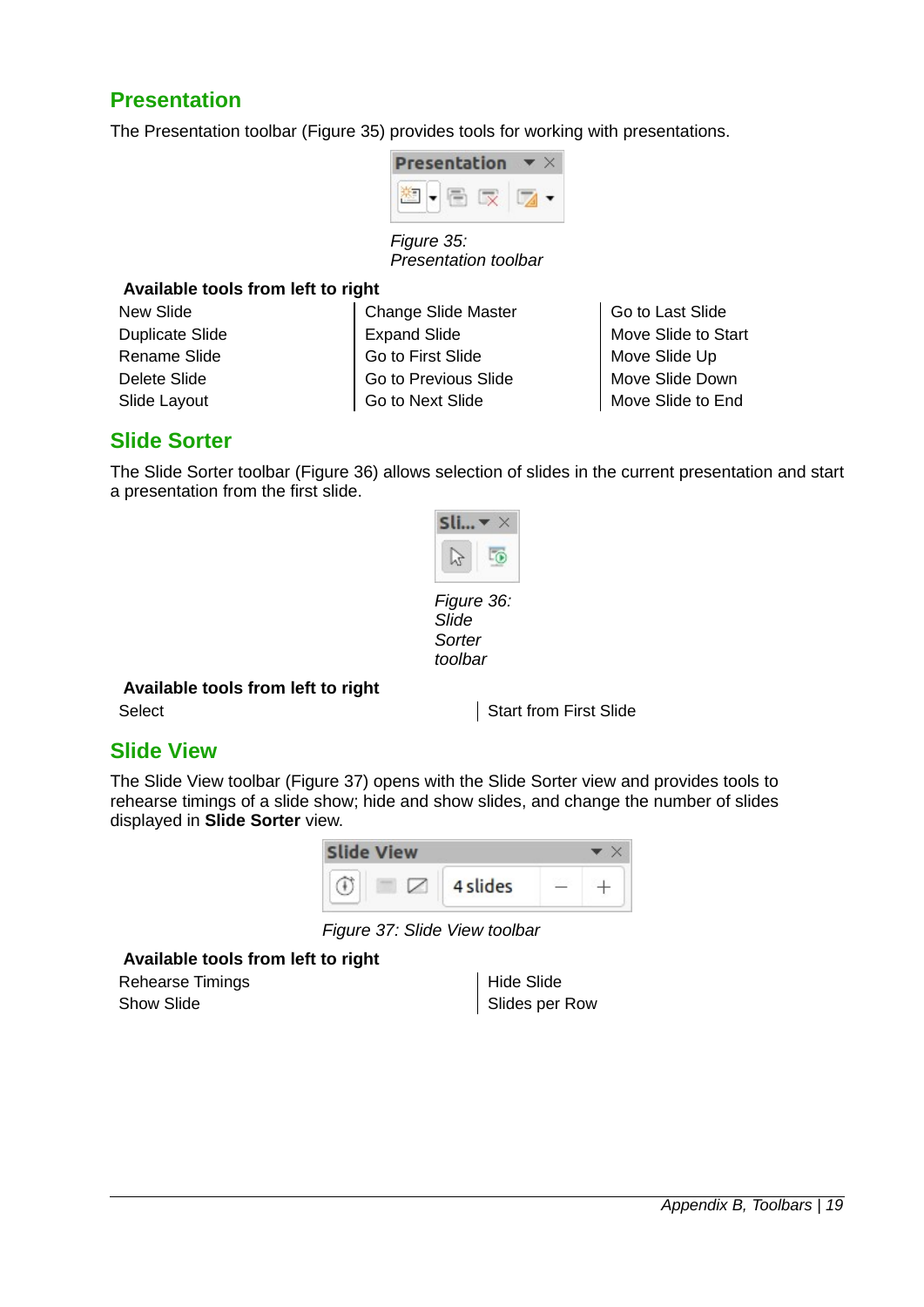# <span id="page-19-1"></span>**Standard**

The Standard toolbar (Figure [38\)](#page-19-3) is common to all LibreOffice modules and provides tools for creating and editing documents using LibreOffice. The Standard toolbar differs between different LO modules to allow for different toolsets used in creating the different types of documents.



*Figure 38: Standard toolbar*

#### <span id="page-19-3"></span>**Available tools from left to right**

| Load URL                   | Undo                            | Insert Image (Image in Visible   |
|----------------------------|---------------------------------|----------------------------------|
| <b>New</b>                 | Redo                            | Buttons)                         |
| <b>Templates</b>           | Find and Replace                | Insert Audio or Video (Media in  |
| Open                       | Spelling)                       | visible Buttons)                 |
| Open Remote                | <b>Auto Spellcheck</b>          | Insert Chart (Chart in Visible   |
| Save                       | Zoom & Pan                      | Buttons)                         |
| Save As                    | Zoom                            | Text Box                         |
| Email                      | Display Grid (Grid in Visible   | <b>Insert Special Characters</b> |
| Edit Mode                  | Buttons)                        | (Symbol in Visible Buttons)      |
| Export Directly as PDF     | <b>Helplines While Moving</b>   | <b>Vertical Text</b>             |
| <b>Print Directly</b>      | <b>Display Views</b>            | <b>Insert Fontwork Text</b>      |
| Print                      | Views Tab Bar                   | Insert Hyperlink (Hyperlink in   |
| Cut                        | <b>Format Slide</b>             | Visible Buttons)                 |
|                            | <b>Master Slide</b>             | Show Draw Functions (Draw        |
| Copy                       | <b>Start from First Slide</b>   | Functions in Visible Buttons)    |
| Paste                      |                                 | Interaction                      |
| Clone Formatting (Clone in | <b>Start from Current Slide</b> | LibreOffice Help                 |
| Visible Buttons)           | Table                           | What's That                      |
| Clear                      |                                 |                                  |

# <span id="page-19-0"></span>**Standard (Single Mode)**

The Standard (Single Mode) toolbar (Figure [39](#page-19-2)) can be used instead of the Standard toolbar if necessary. The Standard (Single Mode) toolbar is normally used when the user interface is switched to single mode. For more information on selecting and using user interface variants, see Chapter 12, User Interface Variants.



*Figure 39: Standard (Single Mode) toolbar*

<span id="page-19-2"></span>**Available tools from left to right**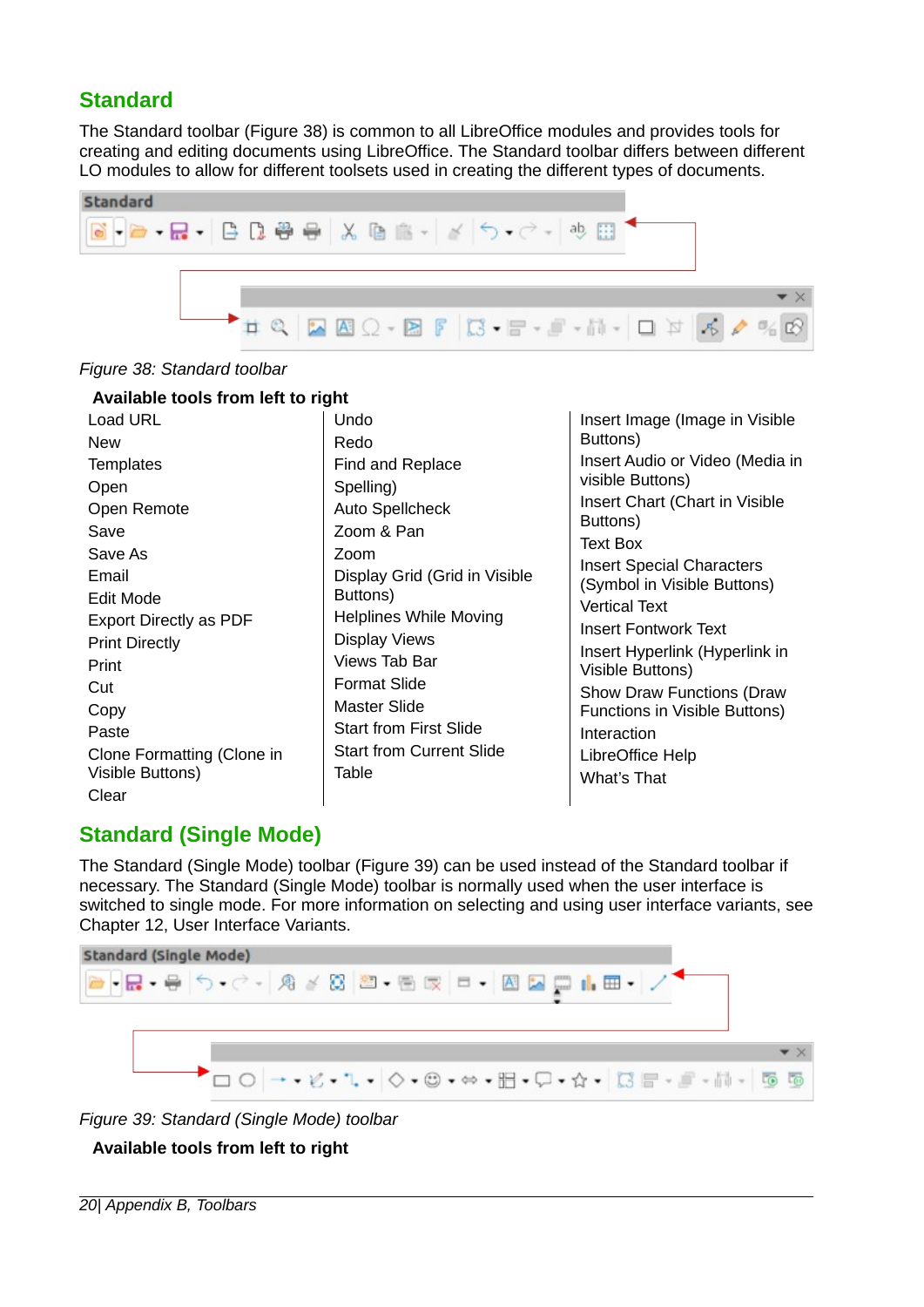New Open Save Export Directly as PDF Print Print Preview Undo Redo Find and Replace Clone Formatting (Clone in Visible Buttons) **Spelling** Entire Page New Slide Duplicate Slide Rename Slide Delete Slide Slide Layout Display Views Text Box Vertical Text

Insert Image (Image in Visible Buttons) Insert Audio or Video (Media in visible Buttons) Insert Chart (Chart in Visible Buttons) Table Insert Fontwork Insert Line (Line in visible Buttons) Rectangle Ellipse Lines and Arrows Curves and Polygons **Connectors** Basic Shapes Symbol Shapes Block Arrows (Arrow Shapes in Visible Buttons) Flowchart (Flowchart Shapes in Visible Buttons) Callouts (Callout Shapes in Visible Buttons)

Stars and Banners (Star Shapes in Visible Buttons 3D Objects Position and Size Rotate Flip Align Objects Arrange Select at least three objects to distribute (Distribution in Visible Buttons) Group Ungroup Enter Group Exit Group Select Entire Page Zoom & Pan Zoom Start from First Slide Start from Current Slide

# <span id="page-20-0"></span>**Standard (Viewing Mode)**

The Standard (Viewing Mode) toolbar (Figure [40\)](#page-20-1) provides tools to save, edit and distribute a document.



*Figure 40: Standard (Viewing Mode) toolbar*

#### **Available tools from left to right**

Save As Edit Mode Read Only Mode Attach to Email (Email in Visible Buttons)

<span id="page-20-1"></span>Export Directly as PDF EPUB Print Directly Print

Copy Find and Replace Zoom Start from First Slide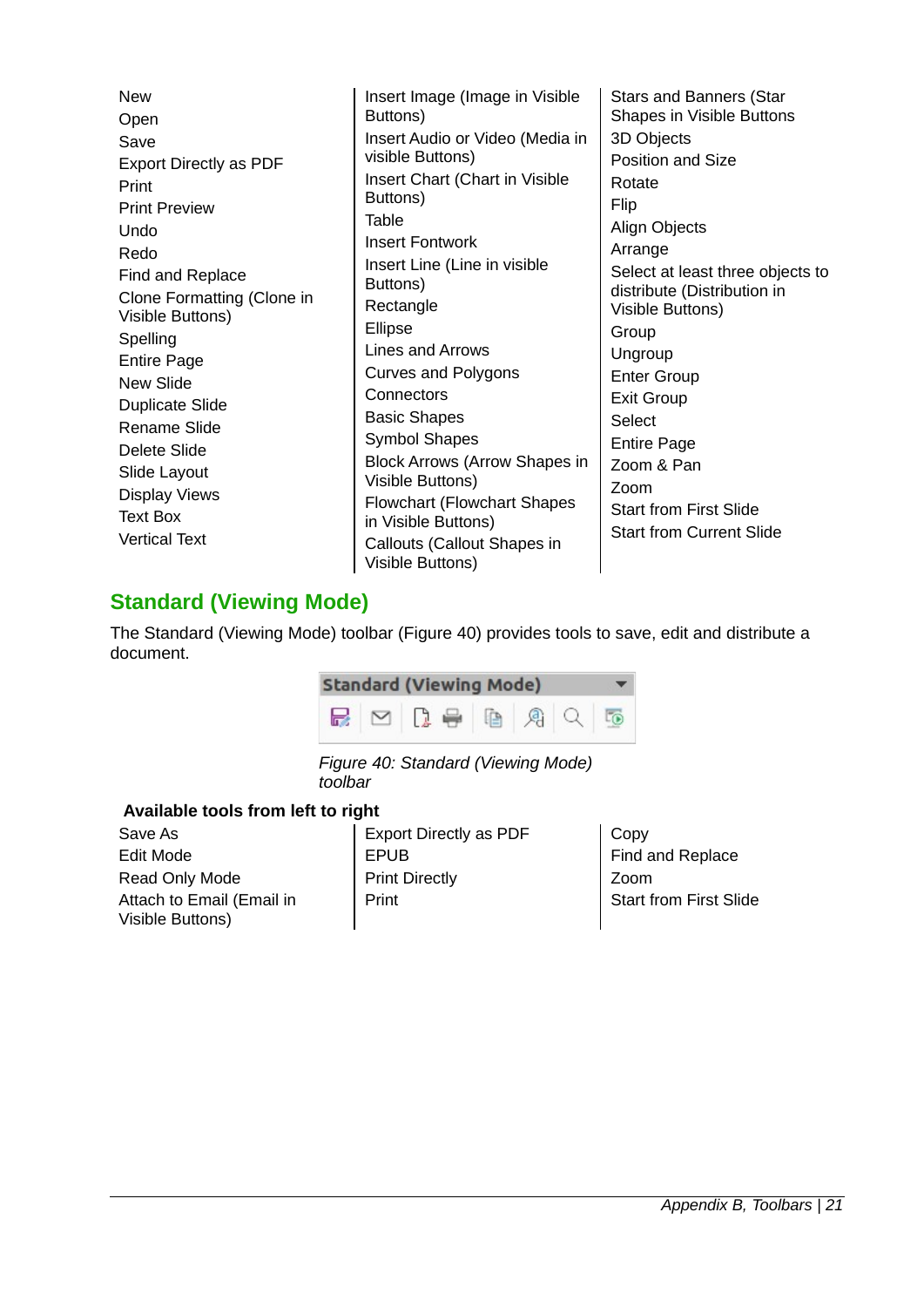# <span id="page-21-2"></span>**Table**

The Table toolbar (Figure [41](#page-21-4)) provides tools and options to edit and format a table placed on a slide. This toolbar only becomes active when a table is selected.



*Figure 41: Table toolbar*

#### <span id="page-21-4"></span>**Available tools from left to right**

Table Border Style Border Color Borders (*Shift* to overwrite) Area Style/Filling Fill Color Merge Cells Split Cells **Optimize** 

Align Top (Top in Visible Buttons) Center Vertically (Center in Visible Buttons) Align Bottom (Bottom in Visible Buttons) Insert Row Above Insert Row Below Insert Column Before

Insert Column After Delete Row Delete Column Delete Table Select Table Select Column Select Row Table Design Table Properties

# <span id="page-21-1"></span>**Text**

The Text toolbar (Figure [42](#page-21-3)) provides tools to insert text boxes and callouts into a slide



*Figure 42: Text toolbar*

#### **Available tools from left to right**

Insert Text Box (Text Box in Visible Buttons) Fit Text in Textbox Size

<span id="page-21-3"></span>**Callouts** Insert Vertical Text (Vertical Text in Visible Buttons)

Fit Vertical Text to Frame Vertical Callouts

# <span id="page-21-0"></span>**Text Formatting**

The Text Formatting toolbar (Figure [43\)](#page-22-1) provides tools for formatting text and alignment commands. This toolbar becomes active when text in a text box or graphic object has been selected and it automatically replaces the Line and Filling toolbar.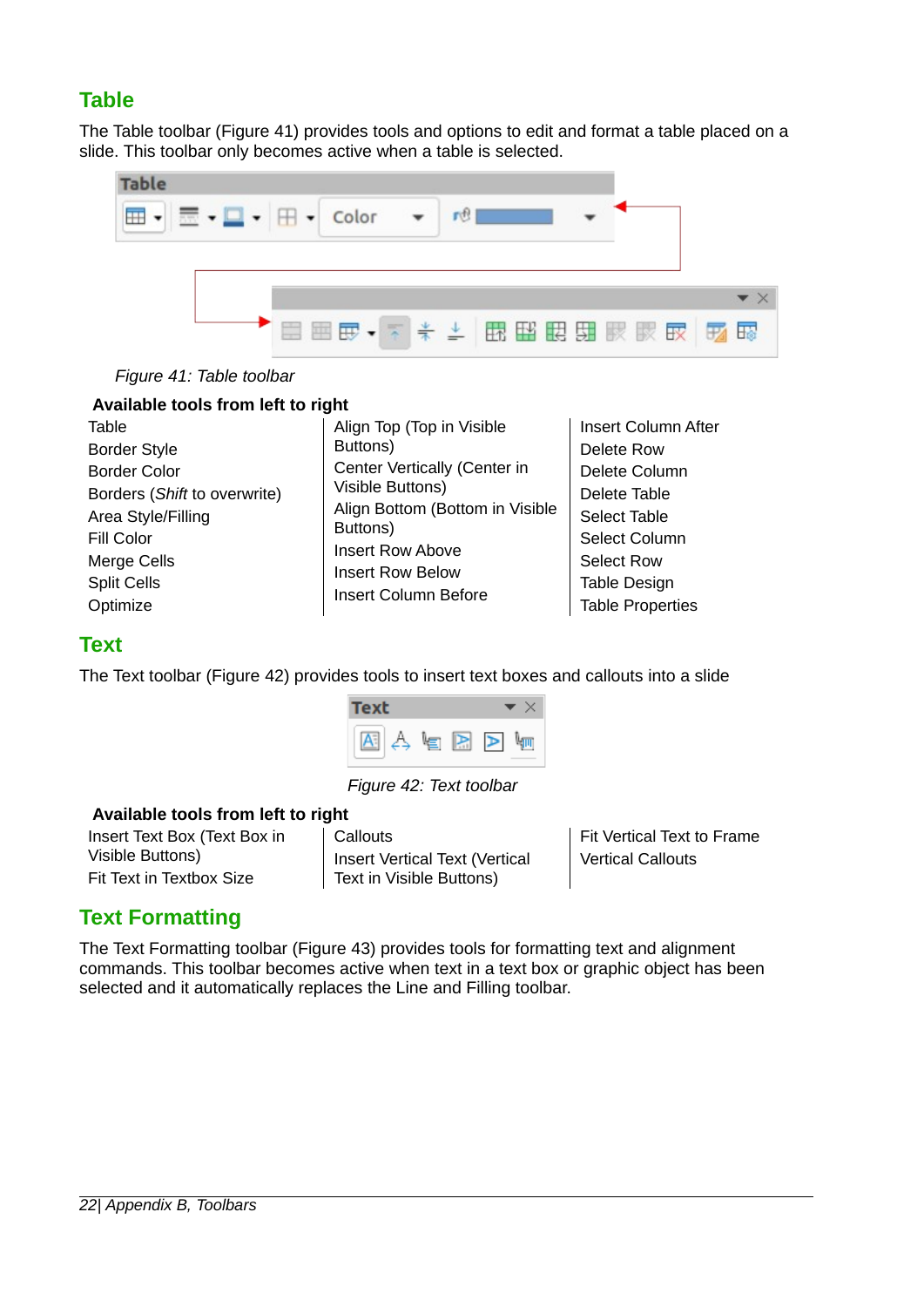

*Figure 43: Text Formatting toolbar*

<span id="page-22-1"></span>

| Available tools from left to right |                                       |                                                             |  |  |
|------------------------------------|---------------------------------------|-------------------------------------------------------------|--|--|
| Font Name                          | <b>Clear Direct Formatting (Clear</b> | Align Top (Top in Visible                                   |  |  |
| <b>Font Size</b>                   | in Visible Buttons)                   | Buttons)                                                    |  |  |
| Increase Font Size (Increase       | lowercase                             | Center Vertically (Center in                                |  |  |
| in Visible Buttons)                | <b>UPPERCASE</b>                      | Visible Buttons)                                            |  |  |
| Decrease Font Size (Decrease       | <b>SMALL CAPITALS</b>                 | Align Bottom (Bottom in Visible                             |  |  |
| in Visible Buttons)                | Font Color                            | Buttons)                                                    |  |  |
| <b>Bold</b>                        | <b>Character Highlighting Color</b>   | Set Line Spacing (Line                                      |  |  |
| <b>Italic</b>                      | <b>Toggle Unordered List</b>          | Spacing in Visible Buttons)                                 |  |  |
| Underline                          | (Unordered List in Visible            | <b>Character Spacing</b>                                    |  |  |
| Double Underline                   | Buttons)                              | Increase Paragraph Spacing                                  |  |  |
| Strikethrough                      | Toggle Ordered List (Ordered          | (Increase in Visible Buttons)                               |  |  |
| Overline                           | List in Visible Buttons)              | Decrease Paragraph Spacing<br>(Decrease in Visible Buttons) |  |  |
| Superscript                        | <b>Outline Format</b>                 | Text direction from left to right                           |  |  |
| Subscript                          | Align Left (Left in Visible           |                                                             |  |  |
| Toggle Shadow (Shadow in           | Buttons)                              | Text direction from top to<br>bottom                        |  |  |
| Visible Buttons)                   | Align Center (Center in Visible       | Left-To-Right                                               |  |  |
| Apply outline attribute to font    | Buttons)                              |                                                             |  |  |
| (Outline Font Effect in Visible    | Align Right (Right in Visible         | Right-To-Left                                               |  |  |
| Buttons)                           | Buttons)                              | Select All                                                  |  |  |
|                                    | Justified                             | Character                                                   |  |  |

# <span id="page-22-0"></span>**Transformations**

The Transformations toolbar (Figure [44\)](#page-22-2) provides tools to modify the shape, orientation, or fill of selected objects.



*Figure 44: Transformations toolbar*

#### **Available tools from left to right**

Rotate Flip In 3D Rotation Object Set in Circle (perspective)

<span id="page-22-2"></span>Set to circle (slant) Distort Interactive transparency tool (Transparency tool in Visible Buttons)

Interactive gradient tool (Gradient tool in Visible Buttons)

Paragraph